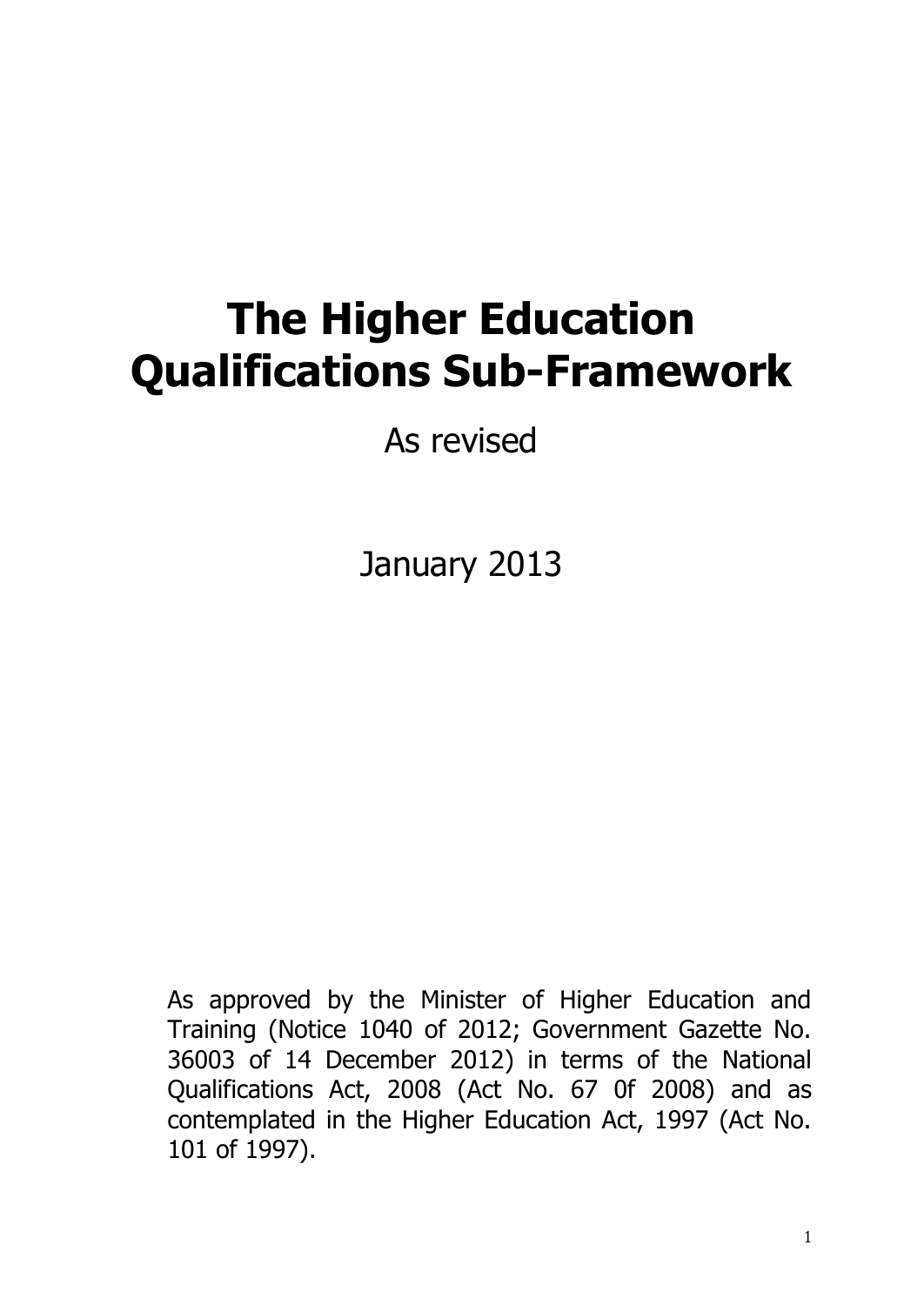# **TABLE OF CONTENTS**

| Language of qualification certificates and academic transcripts  16 |  |
|---------------------------------------------------------------------|--|
|                                                                     |  |
|                                                                     |  |
| IMPLEMENTATION AND TRANSITIONAL ARRANGEMENTS  18                    |  |
|                                                                     |  |
|                                                                     |  |
|                                                                     |  |
|                                                                     |  |
|                                                                     |  |
|                                                                     |  |
|                                                                     |  |
|                                                                     |  |
|                                                                     |  |
|                                                                     |  |
|                                                                     |  |
|                                                                     |  |
|                                                                     |  |
|                                                                     |  |
|                                                                     |  |
|                                                                     |  |
|                                                                     |  |
|                                                                     |  |
|                                                                     |  |
|                                                                     |  |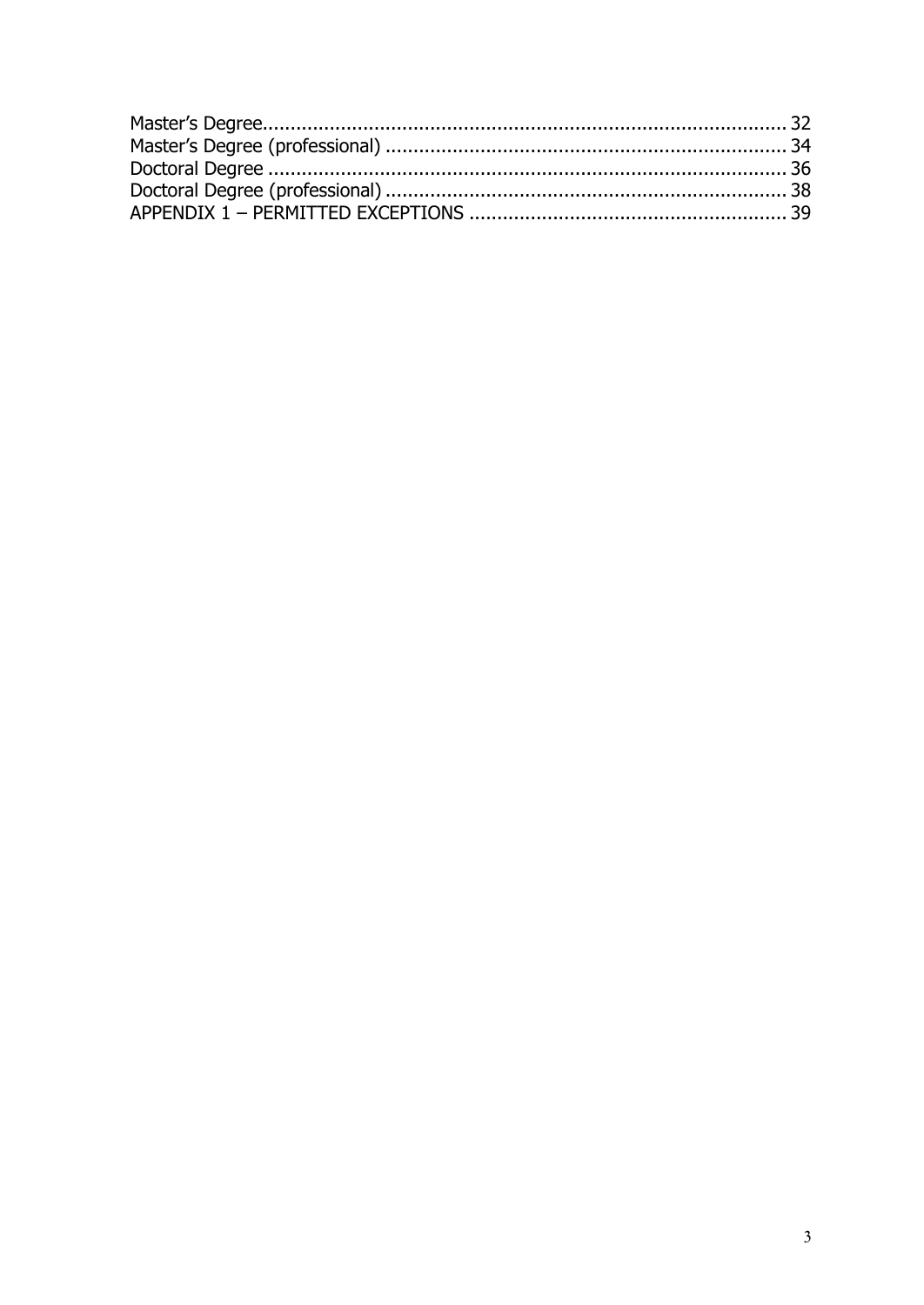# <span id="page-3-0"></span>**THE REVISED FRAMEWORK IN CONTEXT**

# <span id="page-3-1"></span>**A single qualifications framework for a diverse system**

The Higher Education Qualifications Framework (HEQF), which was promulgated in October 2007 (Government Gazette No 30353 of 5 October 2007), provided for the establishment a single qualifications framework for higher education to facilitate the development of a single national co-ordinated higher education system, as envisaged in Education White Paper 3, A Programme for the Transformation of Higher Education (1997). Its key objective was to enable the articulation of programmes and the transfer of students between programmes and higher education institutions, which the then separate and parallel qualifications structures for universities and the erstwhile technikons (now Universities of Technology) were perceived to preclude.

The implementation of the HEQF  $-$  since 1 January 2009 all new programmes submitted to the Higher Education Quality Committee (HEQC) for accreditation have had to be compliant with the HEQF – confirmed that despite the robust nature of the design of the HEQF, there remained, as the CHE advised the then Minister of Education in April 2007, "unresolved concerns about the number, nature and purposes of the qualification types" set out in the HEQF. In addition, the accreditation process also revealed a number of inconsistencies and gaps in the HEQF, which had an adverse impact on meeting national policy goals and objectives. The concerns and inconsistencies included the following:

- The appropriateness of the nine qualification types, including the designated  $\bullet$ variants, in the light of different institutional missions and labour market expectations, in particular, the lack of a degree variant unique to the Universities of Technology.
- The coherence and consistency in the designation, credit value and pegging of some qualifications in the context of the needs of different professions, in particular, the lack of 240-credit diplomas which may be required, for example, in a range of auxiliary health professions.
- The articulation pathways between undergraduate diploma and postgraduate  $\bullet$ programmes in terms of the time required to complete a Master's degree; for example, a student with an undergraduate Diploma would require two additional years of study prior to being considered for entry into a Master's programme.
- The appropriateness of a number of postgraduate qualifications in different professional fields and their international comparability such as the MMed,
- The extent to which the range of qualifications available, in particular, at levels 5 and 6 are appropriate to support the goal of expanded access.

In the light of this and given the CHE's expanded mandate as the Quality Council for Higher Education in terms of the National Qualifications Framework Act of 2008 (Act No 67 of 2008), the CHE initiated a review of the HEQF in October 2010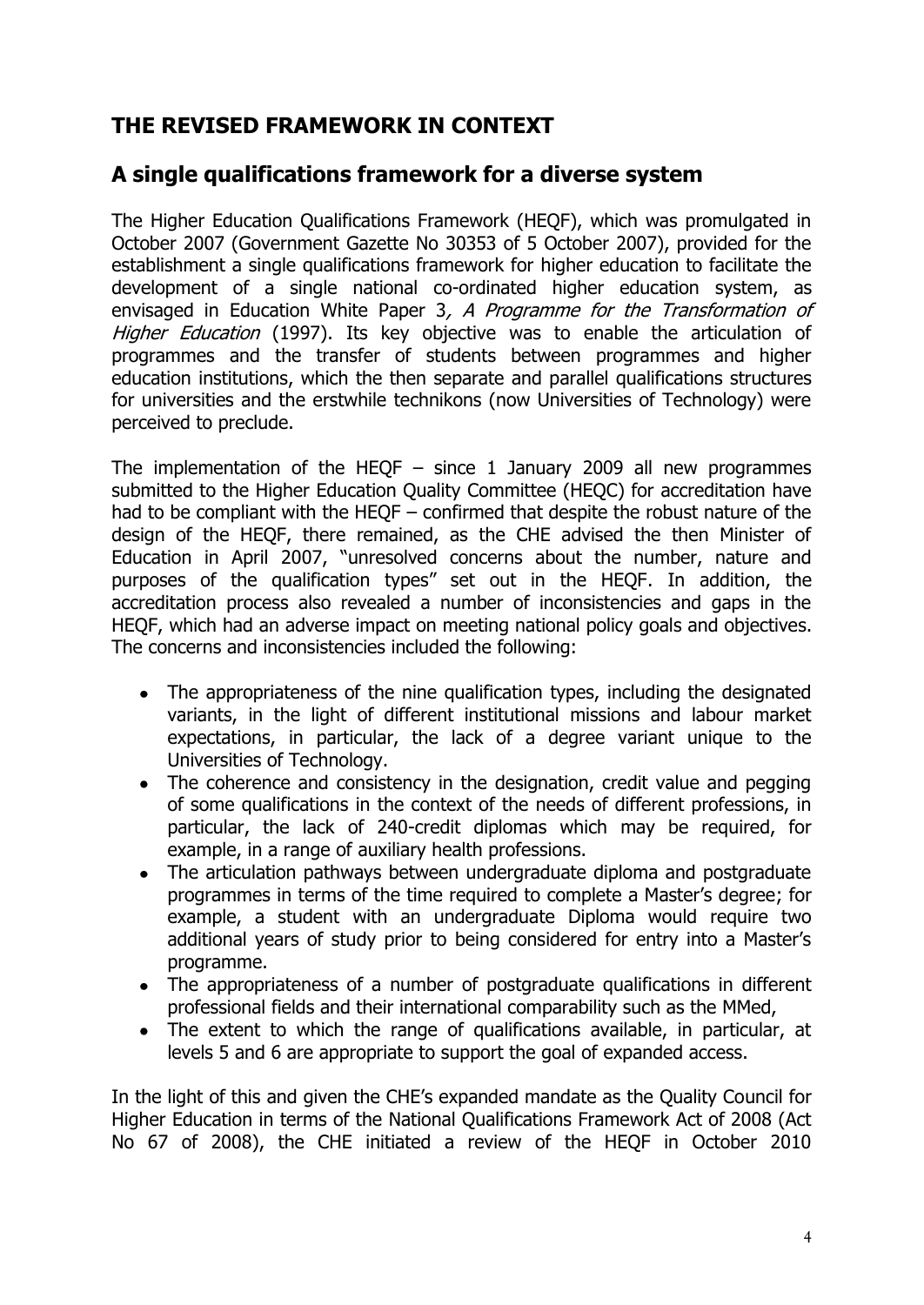Communiqué 1, 12 October 2010). In terms of section 27 of the NQF Act, the CHE's expanded mandate includes, amongst others:

- The development and management of its sub-framework, i.e. the then Higher Education Qualifications Framework (HEQF) and advising the Minister of Higher Education and Training on matters relating to the HEQF.
- The development and implementation of policy and criteria for the development, registration and publication of qualifications, i.e. standards setting, including the development of naming conventions for qualifications.
- Ensuring the development of qualifications as are required for the higher education system.

The purpose of the review, as Communiqué 1 emphasised, was not to revise the HEQF fundamentally, but to consider the need for new qualification types to facilitate access, including ensuring the responsiveness of the HEQF to address to emerging skills and knowledge needs, and to enhance the coherence of the higher education system.

The submissions received from a range of higher education stakeholders, including public and private institutions, higher education associations and professional bodies, affirmed the intent and design of the HEQF and did not seek a fundamental revision but rather greater flexibility, in particular, in relation to the pathways for vocational and professional qualifications, including the introduction of additional qualification types and variants of existing types. A detailed analysis of the issues raised in the submissions and the CHE's response, which informs the proposals for the revision of the HEQF, is contained in the CHE's Discussion Document on the HEQF Review, which is available on the CHE's website.

# <span id="page-4-0"></span>**The revised Higher Education Qualifications Sub-Framework (HEQSF):**

- Recognises three broad qualification progression routes with permeable  $\bullet$ boundaries, namely, vocational, professional and general routes and provides greater clarity on the articulation possibilities between these qualification routes.
- Introduces two additional qualification types to the existing nine, and includes additional variants of particular qualification types.
- Clarifies the interpretation of some existing qualification types, namely, the Bachelor's degree, as having two potential orientations – professional and general academic.
- Provides for greater flexibility and options with respect to professionallyoriented qualifications.
- Facilitates the potential convergence of diploma and degree study routes at the Honours level instead of at the Master's level as was previously the case.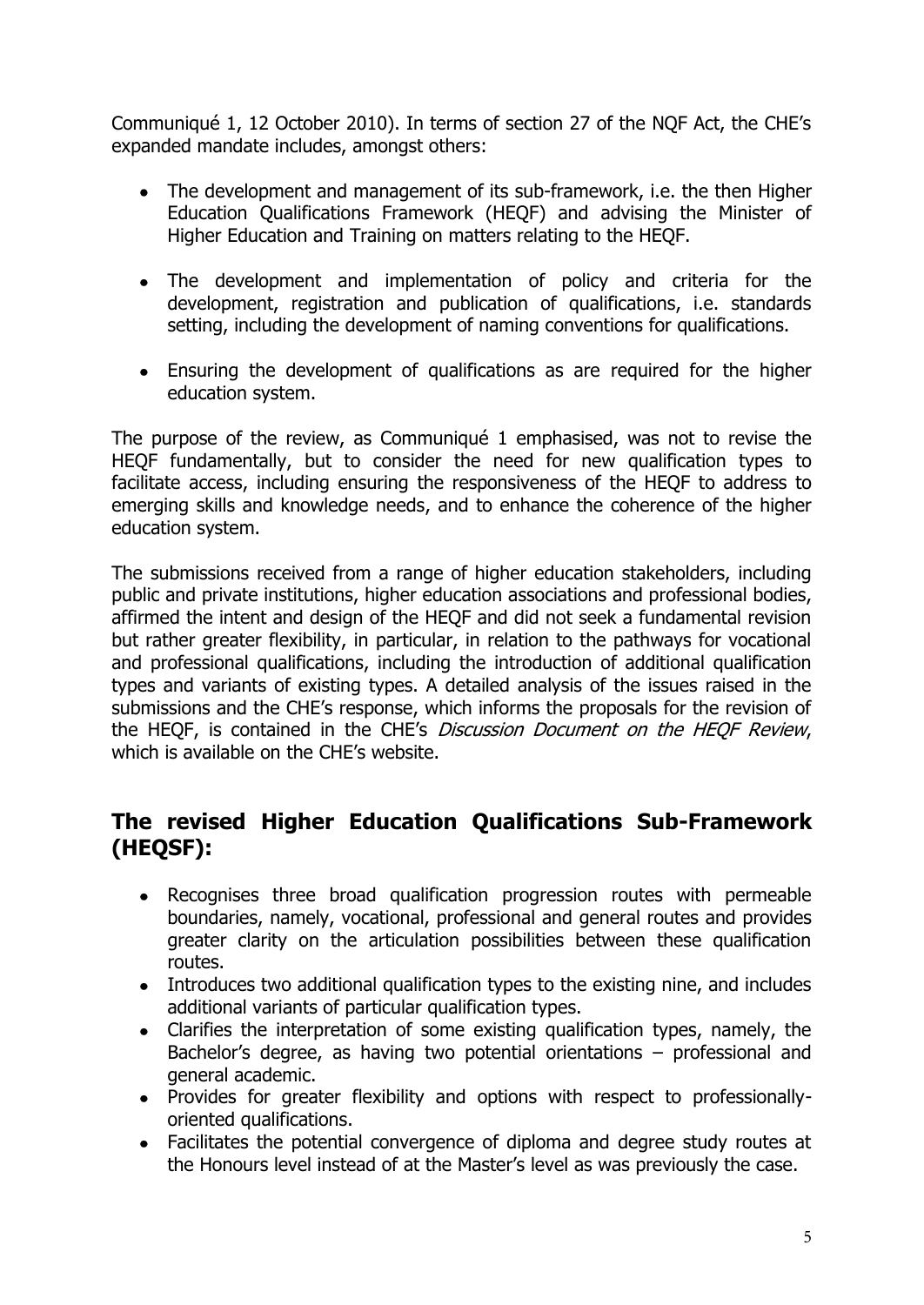• Simplifies some of the parameters of qualification types such as credit specification within a qualification.

The revised HEQSF, in line with the previous framework, provides the basis for integrating all higher education qualifications into the National Qualifications Framework (NQF). It provides a basis for standards development and quality assurance. It provides a mechanism for improving the coherence of the higher education system and indicates the articulation routes between qualifications, thereby enhancing the flexibility of the system and enabling students to move more efficiently over time from one programme to another as they pursue their academic or professional careers.

Public confidence in academic standards requires public understanding of the achievements represented by higher education qualifications. The HEQSF is thus designed to ensure a consistent use of qualification titles and their designators and qualifiers.

The HEQSF establishes common parameters and criteria for qualifications design and facilitates the comparability of qualifications across the system. Within such common parameters programme diversity and innovation are encouraged. Higher education institutions have a broad scope within which to design educational offerings to realise their different visions, missions and plans and to meet the varying needs of the stakeholders and communities they serve.

The HEQSF thus operates within the context of a single but diverse and differentiated higher education system. It applies to all higher education programmes and qualifications offered in South Africa by public and private institutions.

# <span id="page-5-0"></span>**Structure of the revised HEQSF**

In the light of the limited changes proposed, the structure of the revised HEQSF is based on and maintains the structure of the previous framework. The proposed changes are incorporated into the structure of the previous framework and are not specifically highlighted. The underlying rationale for the proposed changes are, as indicated above, contained in the CHE's Discussion Document on the HEQF Review, which should be read in conjunction with this revised framework.

# <span id="page-5-1"></span>**The framework and the NQF**

The HEQSF is an integral part of the NQF. The terms used in this framework are therefore consistent with NQF practice.

A *qualification* is the formal recognition and certification of learning achievement awarded by an accredited institution. The HEQSF sets out the range of qualification types in higher education that may be awarded to mark the achievement of learning outcomes that have been appropriately assessed. The qualification type descriptors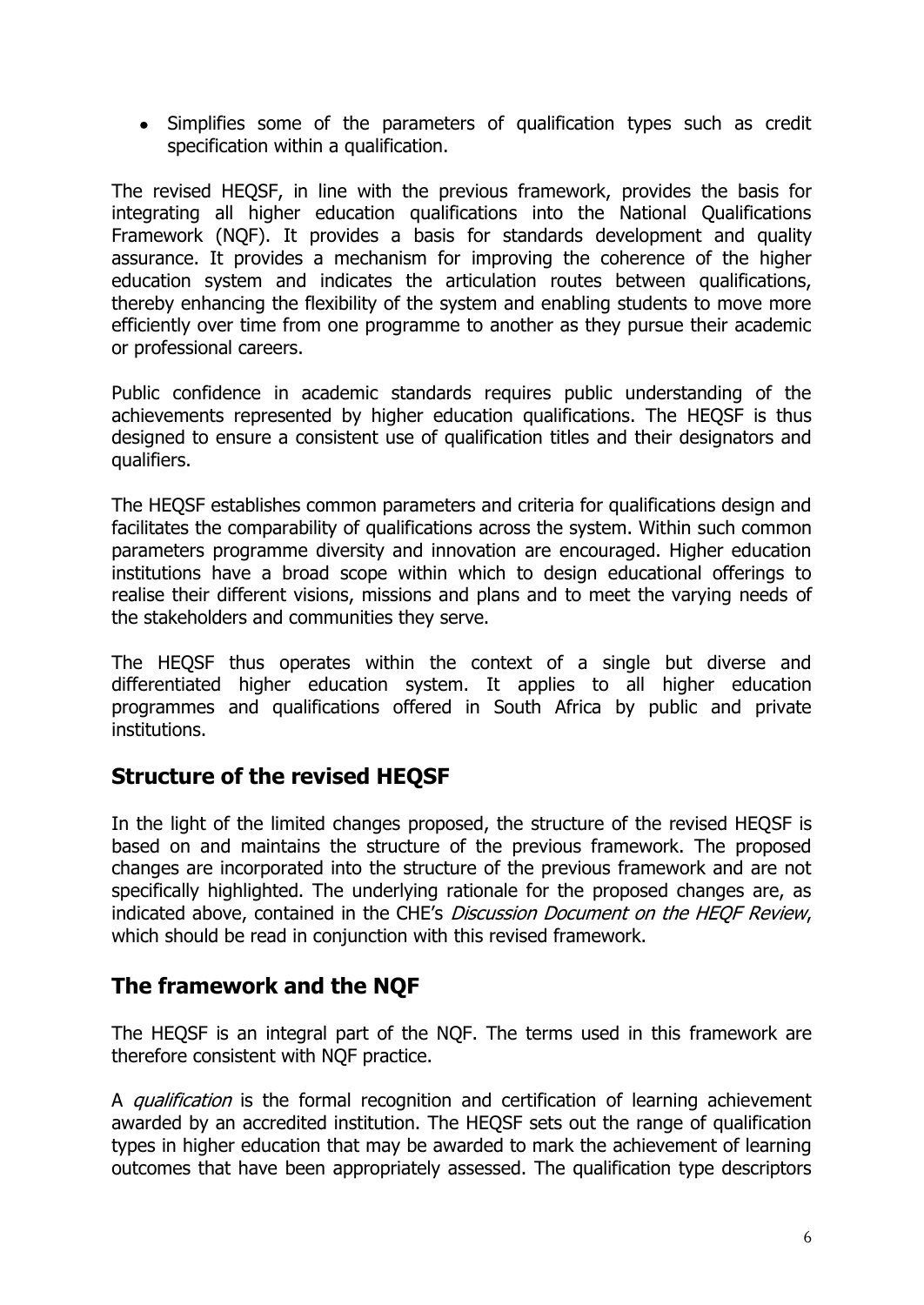include the specifications in terms of total minimum credits required, naming conventions related to designators, qualifiers and abbreviations, the purpose and characteristics of a qualification type, minimum admissions requirements, and the rules of progression to other qualification types. A higher education qualification must conform to one of the qualification types or its variants described in the HEQSF. The HEQSF is concerned with the integrity of whole qualifications, understood to comprise at least 120 credits, and does not specify parameters for part-qualifications i.e. the modules or courses that make up an accredited qualification, as these are determined according to the logic of specific curricula and internal institutional academic structures. The purpose of the HEQSF is to define the relationships between qualification types; the movement of individuals within and between non-completed qualifications is guided by Recognition of Prior Learning processes (RPL) and Credit Accumulation and Transfer processes (CAT).

A *programme* is a purposeful and structured set of learning experiences that leads to a qualification. Programmes may be discipline-based, professional, career-focused, trans-, inter- or multi-disciplinary in nature. A programme has recognised entry and exit points. All higher education programmes and qualifications must have a core component and may have a fundamental and or elective component depending on the purpose of the programme or the qualification. The credit allocation for core, fundamental and elective learning will depend on the purpose of the programme or qualification. The internal organisation of programmes is otherwise not prescribed by this document.

# <span id="page-6-0"></span>**Roles and Responsibilities**

The NQF Act, which was promulgated in 2008, has introduced changes in the roles and responsibilities of the different bodies that are responsible for ensuring the achievement of the objectives of the NQF. In this regard, the following is highlighted:

- The Minister of Higher Education and Training has overall responsibility for the NQF and for determining the qualifications structure for the higher education system.
- The South African Qualifications Authority (SAQA) is responsible for the development of policy and criteria for registering standards and qualifications on the NQF on the recommendation of the CHE.
- The CHE is responsible for the development and management of the HEQSF and for advising the Minister of Higher Education and Training on matters relating to the HEQSF; for quality assurance in higher education through its permanent sub-committee, the HEQC; and for the development of standards for higher education qualifications, including the development of naming conventions for qualifications.
- Professional bodies have a role, derived from legislation or undertaken in terms of international professional conventions or agreements, to set requirements for professional registration, membership or licensing and to regulate professional conduct. Professional bodies may be consulted to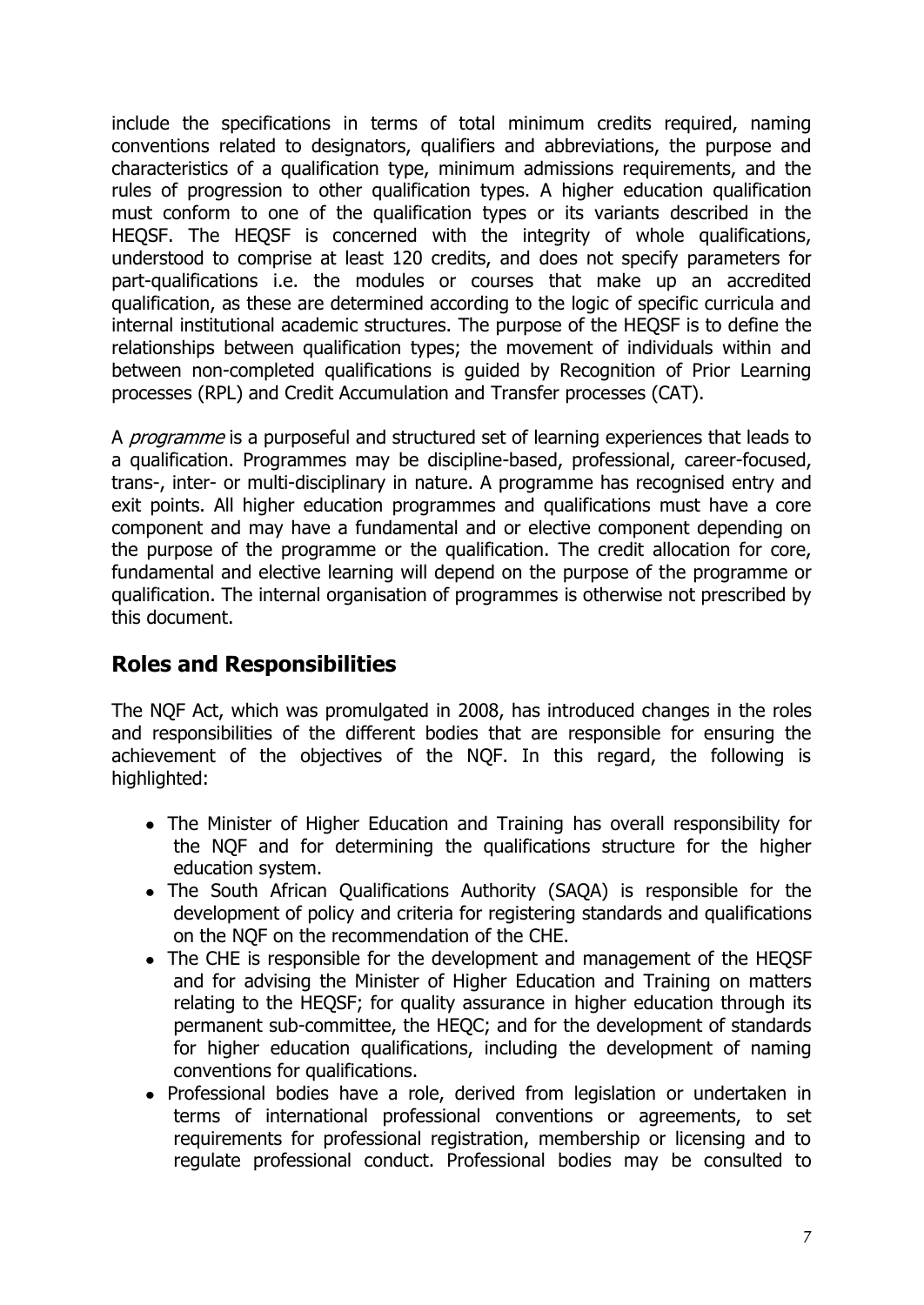determine whether a particular qualification – current or proposed – meets the requirements for professional registration, membership or licensing.

# <span id="page-7-0"></span>**Qualification standards in higher education**

The development of standards is an important element in contributing to the successful implementation of the HEQSF, as standards provide benchmarks to guide the development, implementation and quality assurance of programmes leading to qualifications. Standards registered for higher education qualifications must have legitimacy, credibility and a common, well-understood meaning. The development of standards is in the early stages of conceptualisation and the CHE will ensure that there are appropriate safeguards to ensure the integrity of standards development and quality assurance processes respectively.

The HEQSF incorporates a *nested approach* to qualifications design. Within a nested approach to standards development, qualification specification requires a movement from generic to specific outcomes. The most generic standards are found in the level descriptors. The most specific standards are found in the programmes that lead to qualifications. Specific standards always meet the requirements of the generic standards within which they are nested or framed. Within this broader context, the focus of the HEQSF is on qualification type descriptors - the second layer of a nested approach.

The *nested approach* also allows for the appropriate allocation of roles and responsibilities and can potentially minimise the volume of national standards development required for higher education.

Within the nested approach, the outer layer provides the context for qualification specification. The NQF level and its level descriptor form the outer and most generic layer in terms of the knowledge and skills that learners are required to acquire, integrate and demonstrate (applied competence) at each level of cognitive complexity on the HEQSF. SAQA is responsible for the development of the content of the level descriptors for each level of the NQF in consultation with the three Quality Councils: CHE, the Council for Quality Assurance in General and Further Education and Training (Umalusi) and the Quality Council for Trades and Occupations (QCTO). The level descriptors can be found in Level Descriptors for the South African Qualifications Framework (SAQA, 2011).

The level descriptors provide generic standards for qualifications on the HEQSF in terms of predictable levels of complexity of knowledge and skills at each NQF level. However, they do not provide a basis for distinguishing between the different purposes of qualifications in terms of their orientation towards conceptual and contextual knowledge. Implicit in the HEQSF are three broad qualification routes, namely the vocational, professional and general. Though qualifications within each route contain some proportion of contextual and conceptual knowledge, the routes differ in terms of the extent to which they are orientated towards specific contexts of application or towards conceptual understanding in terms of general theoretical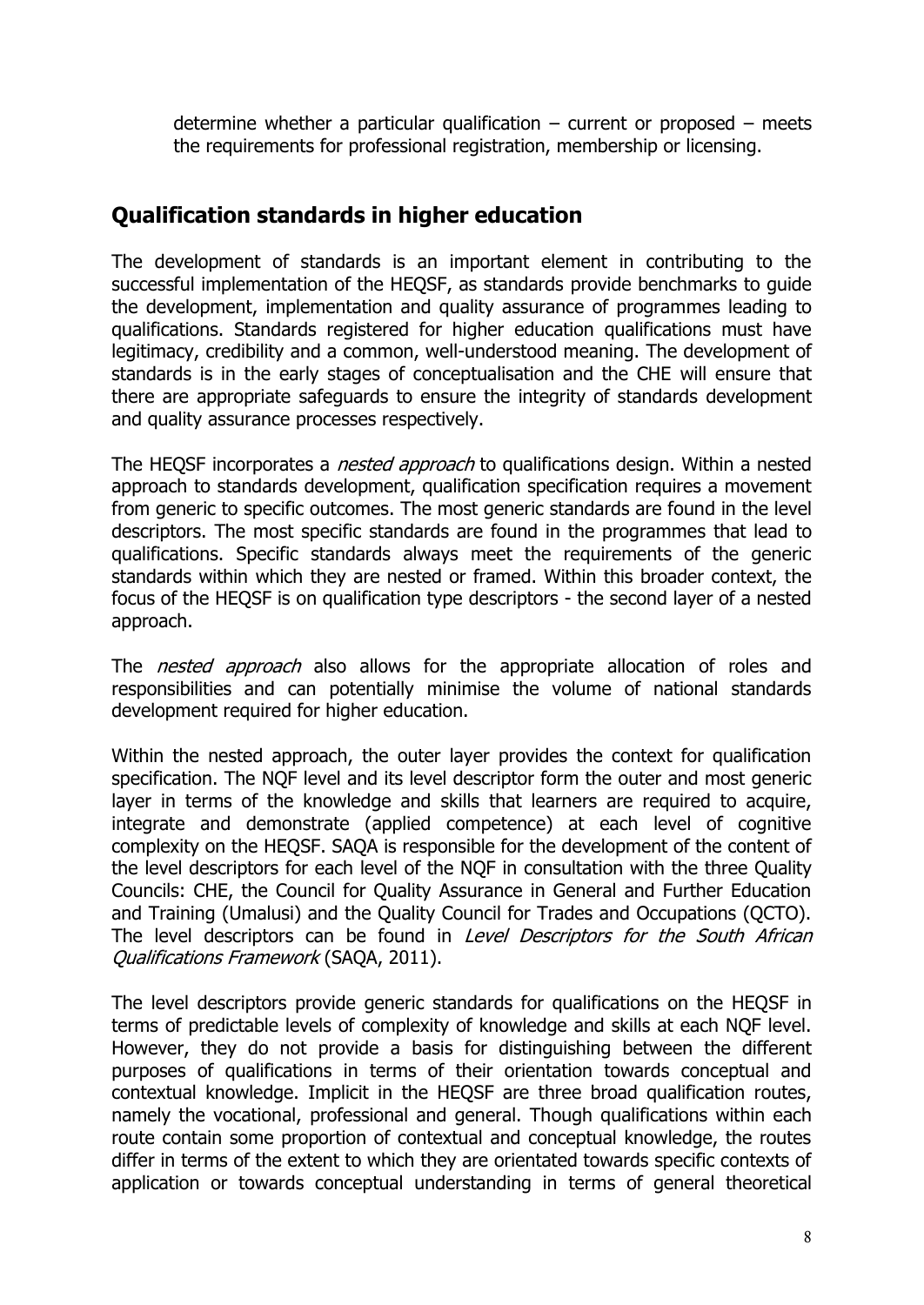principles. The appropriate route (or routes) for each qualification should be derived from the purpose and outcomes of the qualification, and not be imposed on the basis of any other criterion. Characteristics of the routes are neither exclusive nor impermeable.

At the second layer, the HEQSF recognises a range of *qualification types* such as a certificate, a diploma or a degree that are pegged to specific NQF levels. A qualification descriptor specifies the exit level of the qualification type, its minimum credit rating and its purpose and characteristics in terms of the types of knowledge and skills that it is intended to develop. A qualification type must meet the generic competences described in the level descriptor for the level concerned and be guided by the characteristics of the three qualification routes. The basic qualification types, namely certificates, diplomas and degrees, are used as points of reference for the design of specialised qualifications and the programmes that deliver them.

The qualification types within the HEQSF cut across the progression routes, though certain qualification types are more characteristic of certain routes. More specifically, undergraduate certificates and diplomas are typically found within the vocational route, while professional Bachelor and Master's degrees epitomise the professional route, which culminates in the professional doctorate. The general route has a strong orientation towards theoretical knowledge with a qualification trajectory culminating in the PhD, as the characteristic requirement for an academic and research career.

The next layer of qualification specialisation nested within the qualification type is the *designator*. For example, a Bachelor of Science degree is a designator of the generic Bachelor's degree. Such designators apply only to degrees and not to certificates or diplomas. A degree designator describes a generic field of study and is stated in the qualification nomenclature and described through statements of desired educational training and outcomes and their associated assessment criteria. A designator meets the generic specifications laid down for the qualification type of which it is a variant. For example, a Bachelor of *Science* (BSc) complies with the generic requirements for a Bachelor's degree.

The last and most specific layer of qualification specification in the nest, on which most programmes are based, is the *qualification specialisation*. This is reflected in the qualification's *qualifier*. For example, the learning outcomes and specifications for a BSc (Hons) in Geology meet the learning demands and specifications laid down for a BSc (Hons) and include specialised learning outcomes related to the field of Geology.

# <span id="page-8-0"></span>**Qualifications, volumes of learning and credits**

The HEQSF as a qualifications framework consists of level descriptors, the qualification routes, the main qualification types and their descriptors, qualification standards and designators for designated variants and qualifiers for qualifications specialisations.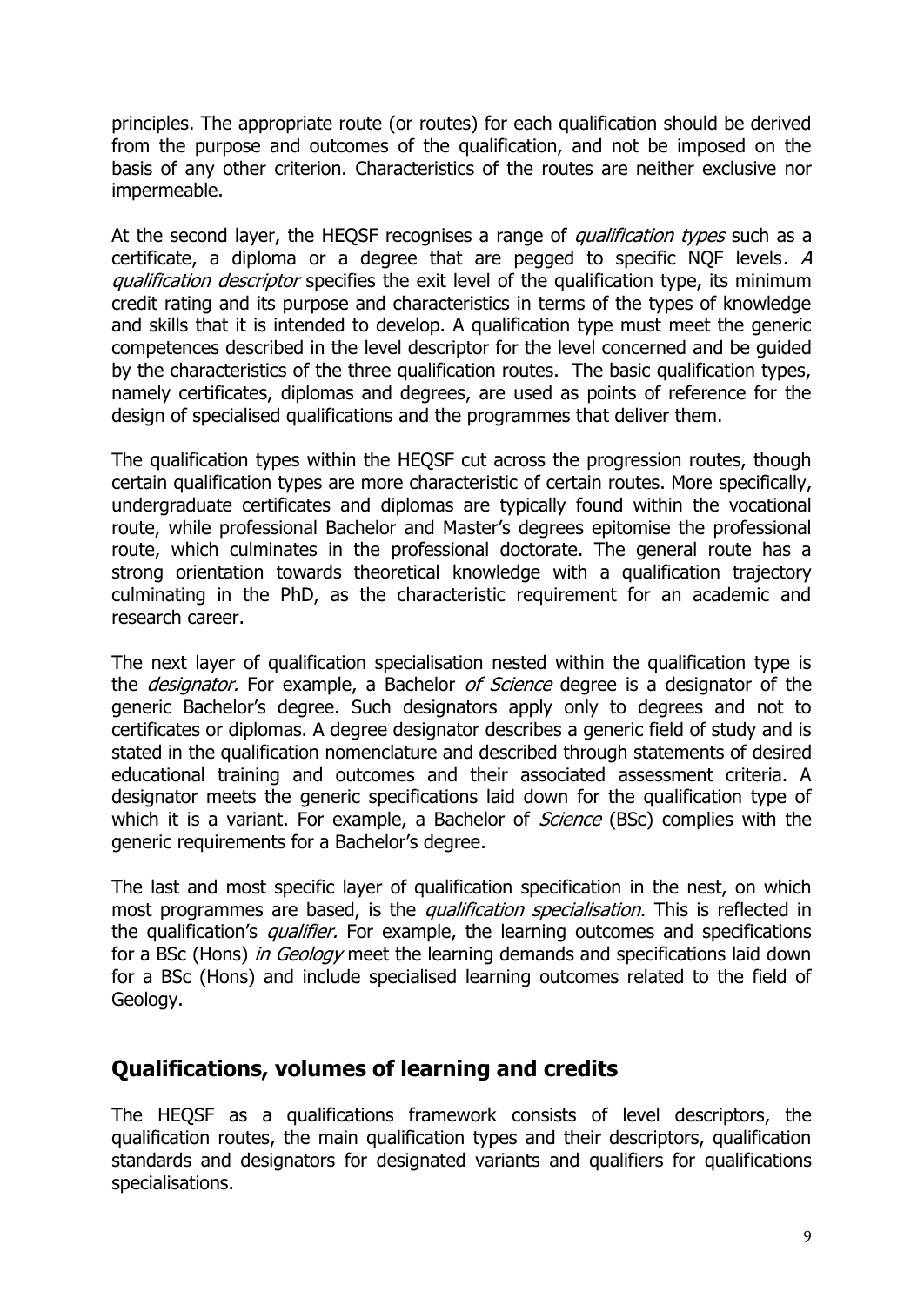Level descriptors and qualification descriptors are expressed in terms of learning outcomes. The design of programmes makes assumptions about the volume of learning that is likely to be necessary to achieve the intended outcomes. In the past, and for qualifications developed before 2009, this measure of volume may have been expressed in terms of study time, for example the number of academic years of study required.

The HEQSF, however, recognises credits as a measure of the volume of learning required for a qualification, quantified as the number of notional study hours required for achieving the learning outcomes specified for the qualification, and not in terms of academic years of study. The credit rating of a qualification is independent of the mode of delivery of learning. The attainment of the expected learning outcomes is demonstrated through appropriate assessment. It is also important to emphasise that while credits at particular NQF levels represent learning of the relevant cognitive difficulty, credits are not necessarily directly exchangeable within a particular level, as they are also related to the purpose of a particular qualification. Thus, for example, credits for a Higher Certificate at Level 5 are not necessarily interchangeable with Level 5 credits in a degree programme.

The volume of learning required for a qualification can be specified in terms of the total minimum number of credits required, and in terms of the minimum number of credits required at its specified exit level on the qualifications framework. In general, the number of credits required at the exit level of a qualification is 120.

The credit-rating system rates 10 *notional* study hours as equivalent to one credit. Credits represent a measure of all the learning activities engaged in by the student and include, among others, contact time, self-study, WIL, assignments, projects and examinations. Certificate, Diploma, Bachelor's Degree and Bachelor (Honours) Degree qualification types assume a 30-week full-time academic year. Master's Degree and Doctoral qualification types assume a 45-week full-time academic year. An average full-time equivalent student is expected to study for a 40-hour week, thus requiring a minimum credit-load of 120 credits per academic year for Certificates, Diplomas and Bachelor's Degrees and 180 credits per academic year for Master's Degrees and Doctorates.

Credit ratings specified on the framework are expressed as minima. Programmes may require credit loads above the minimum but these should not be unrealistic in terms of the relationship of credits to actual study time, given the parameters specified above.

Study leading directly to a qualification will normally build upon assessed learning from earlier stages of a programme but it may also build on assessed prior learning achieved by private study, in the workplace or elsewhere.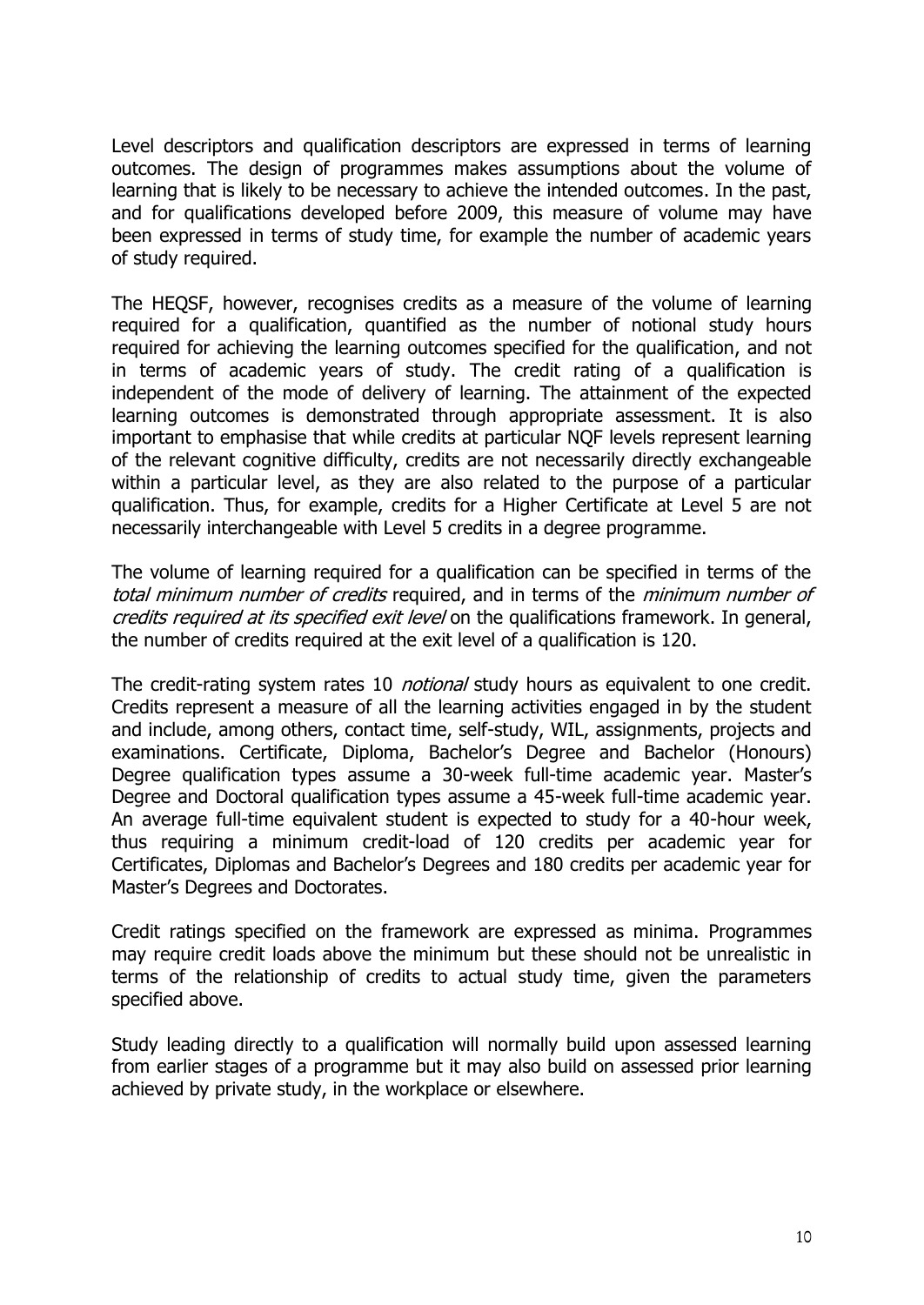# <span id="page-10-0"></span>**Accumulation of credits towards qualifications**

Credit accumulation and transfer (CAT) is the process whereby a student's achievements are recognised and contribute to further learning even if the student does not achieve a qualification. In terms of the CAT scheme, any and all credits for an *incomplete* qualification may be recognised by the same or a different institution as meeting part of the requirements for a different qualification, or may be recognised by a different institution as meeting part of the requirements for the same qualification. Individual mobility between programmes and institutions is thus determined by curriculum requirements and is flexible.

In terms of Section 13 (h) (ii) of the NQF Act, SAQA is responsible for developing policy and criteria, after consultation with the QCs, for credit accumulation and transfer. In the interim, a maximum of 50% of the credits of a *completed* qualification may be transferred to another qualification, provided also that no more than 50% of the credits required for the other qualification are credits that have been used for a completed qualification. The purpose of this provision is to avoid the awarding of multiple qualifications for the same work undertaken and to ensure that qualifications with different purposes are not embedded within each other. As exceptions, and subject to limits, credits for a completed qualification may be recognised by the same or another institution as meeting part of the requirements for another qualification.

# <span id="page-10-1"></span>**Work integrated Learning**

Some qualifications will be designed to integrate theory and practice through the incorporation of work-integrated learning (WIL) into the curriculum. WIL is characteristic of vocational and professionally-oriented qualifications, and may be incorporated into programmes at all levels of the HEQSF. In the HEQSF, WIL may take various forms including simulated learning, work-directed theoretical learning, problem-based learning, project-based learning and workplace-based learning. The selection of appropriate forms of work-integrated learning depends on the nature and purpose of the qualification type, programme objectives and outcomes, the NQF level at which the WIL component is pegged, institutional capacity to provide WIL opportunities, and the structures and systems that are in place within professional settings and sites of practice to support student learning. Where WIL is a structured part of a qualification the volume of learning allocated to WIL should be appropriate to the purpose of the qualification and to the cognitive demands of the learning outcome and assessment criteria contained in the appropriate level descriptors.

Where the entire WIL component or any part of it takes the form of workplacebased learning, it is the responsibility of institutions that offer programmes requiring credits for such learning to place students into appropriate workplaces. Such workplace-based learning must be appropriately structured, properly supervised and assessed.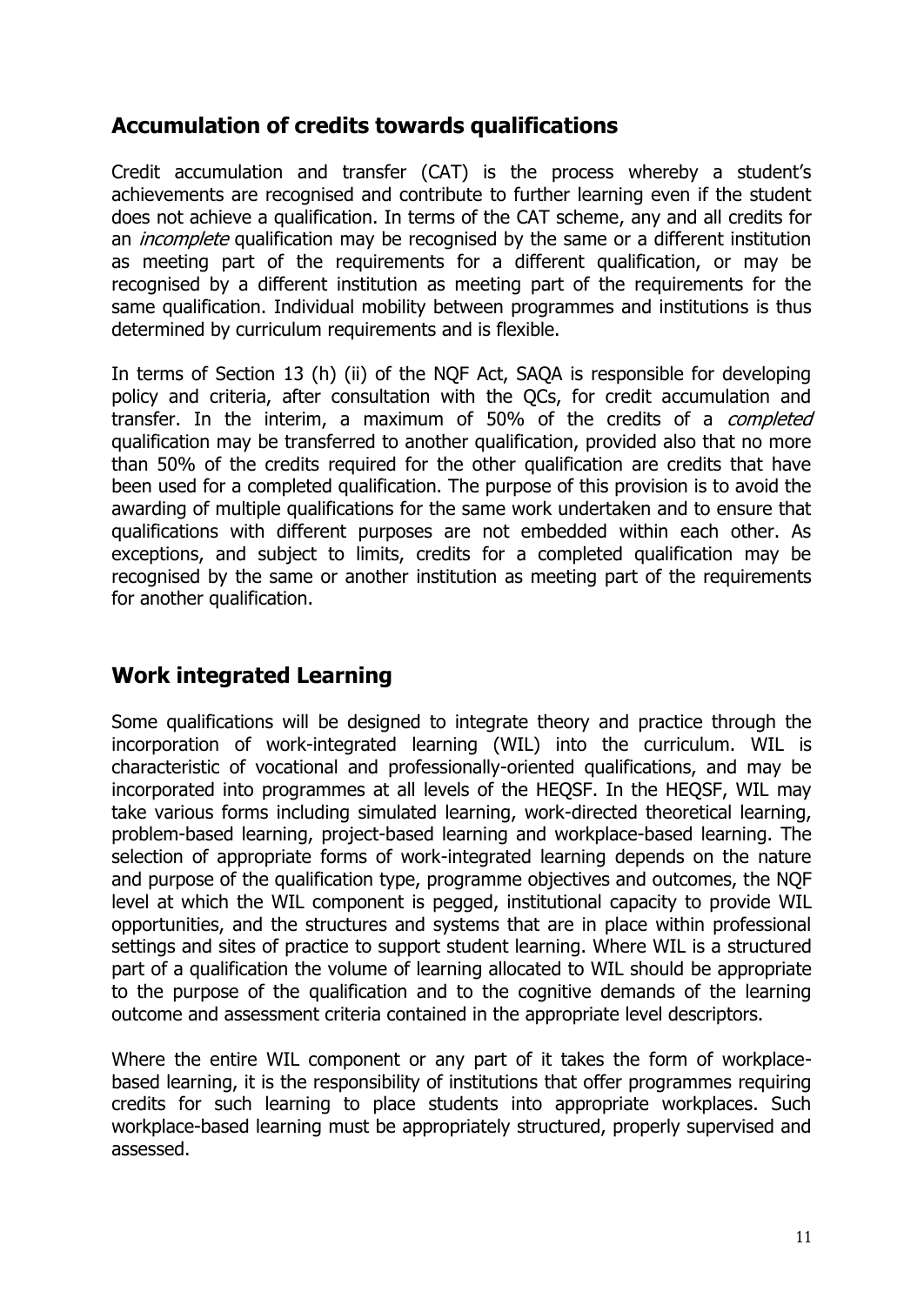# <span id="page-11-0"></span>**THE FRAMEWORK**

# <span id="page-11-1"></span>**Characteristics**

The HEQSF is designed to:

- Be sufficiently flexible to accommodate different types of higher education institutions and enable institutions to pursue their own curriculum goals with creativity and innovation;
- Facilitate the education of graduates who will contribute to the social, cultural and economic development of South Africa and participate successfully in the global economy and knowledge society;
- Enhance the development of a vibrant, high quality research system;
- Be compatible with international qualifications frameworks in order to ensure international recognition and comparability of standards;
- Be suitably flexible to accommodate the development of new qualification types and specialisations as the need arises;
- Be simple, clear, easy to understand and user-friendly for the higher education system and its clients;
- Facilitate qualification articulation across the higher education system and assist learners to identify potential progression routes, particularly in the context of lifelong learning; and
- Articulate with the rest of the NQF.

# **Scope and application**

The HEQSF applies to all higher education institutions, both public and private, and to all qualifications that purport to be higher education qualifications.

The HEQSF regulates and specifies all higher education qualification types, including whole qualifications based on unit standards, in the higher education system and their designators and qualifiers, and the manner in which the qualifications are designed and relate to one another. It does not deal with nor does it prejudice the design and registration of unit standards to meet specific learning outcomes.

# <span id="page-11-2"></span>**Number of levels and level descriptors**

The National Qualifications Framework has ten levels. Higher education qualifications occupy six levels of the NQF, namely, levels 5 to 10. Levels 5 to 7 comprise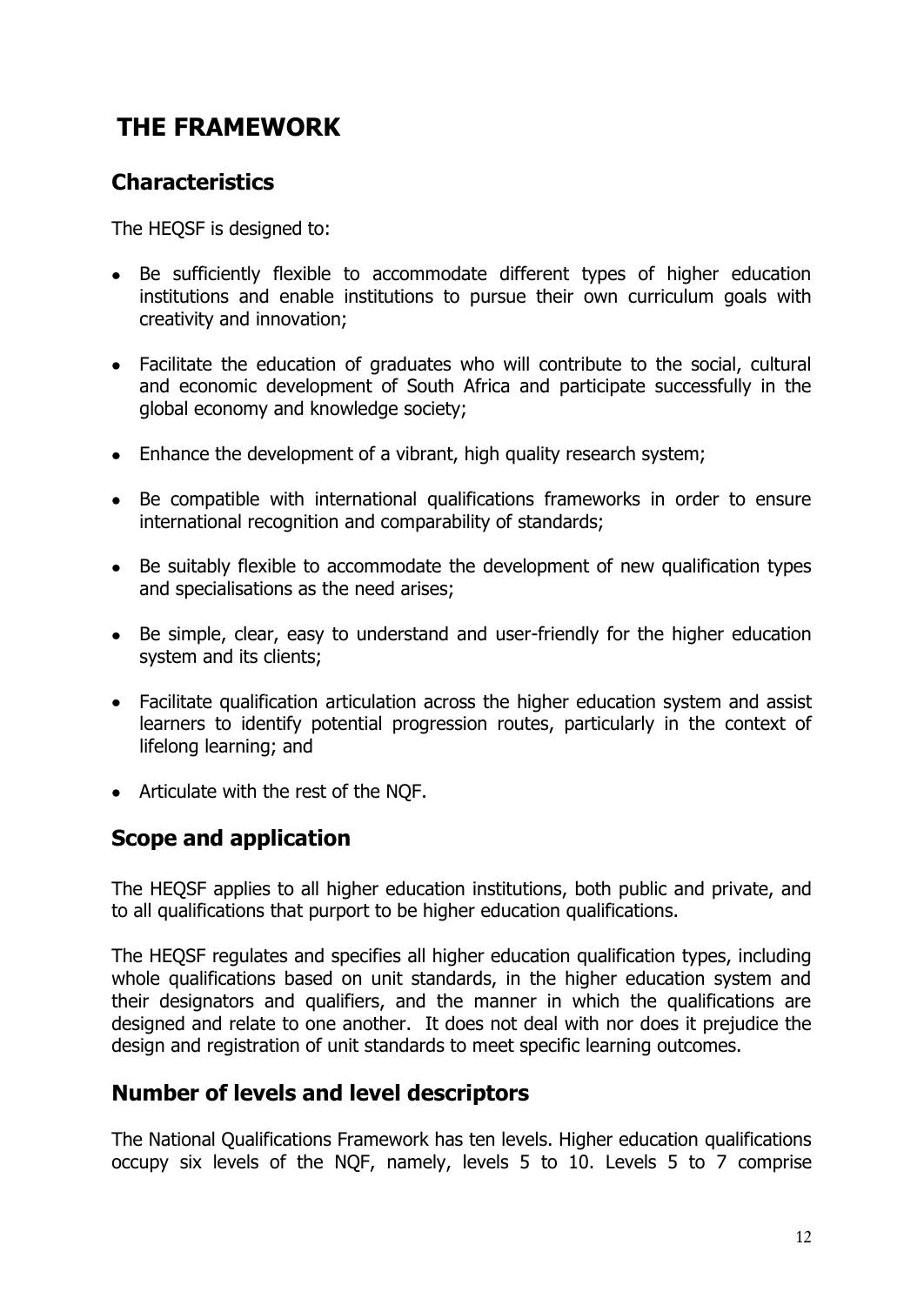undergraduate qualifications (with the exception of the professional Bachelor's degree at Level 8) and levels 8 to 10 accommodate postgraduate qualifications.

Each NQF level has a level descriptor. Level descriptors provide guidelines for differentiating the varying levels of complexity of qualifications on the framework.

The level descriptors are the outermost layer of qualification specification. At each level they describe the generic nature of learning achievements and their complexity. Level descriptors are thus broad qualitative statements against which more specific learning outcomes can be compared and located. The positioning of two or more qualifications on the same NQF level indicates only that the qualifications are broadly comparable in terms of the general level of learning achievements. It does not indicate that they have the same purpose, content or outcomes, nor does it necessarily demonstrate equivalence of qualifications or credits.

# <span id="page-12-0"></span>**Qualification types**

The framework has eleven qualification types mapped onto the six levels of the NQF occupied by higher education qualifications. Some levels have more than one qualification type. Some qualification types have specific variants. The framework comprises the following qualification types:

### <span id="page-12-1"></span>**Undergraduate**

- Higher Certificate
- Advanced Certificate
- Diploma
- Advanced Diploma
- Bachelor's Degree

### <span id="page-12-2"></span>**Postgraduate**

- Postgraduate Diploma
- Bachelor Honours Degree
- Master's Degree
- Professional Master's Degree
- Doctoral Degree
- Professional Doctorate

The eleven qualification types and their designated variants are expected to accommodate present requirements but the list is not immutable. The Minister of Higher Education and Training, on the advice of the CHE, may approve a new qualification type and its unique descriptor when a proven need arises as a result of developments in knowledge production or acknowledged international practice. The Minister may also on the advice of the CHE, and where appropriate, approve the relocation of certain qualification types to other sub-frameworks of the NQF. The use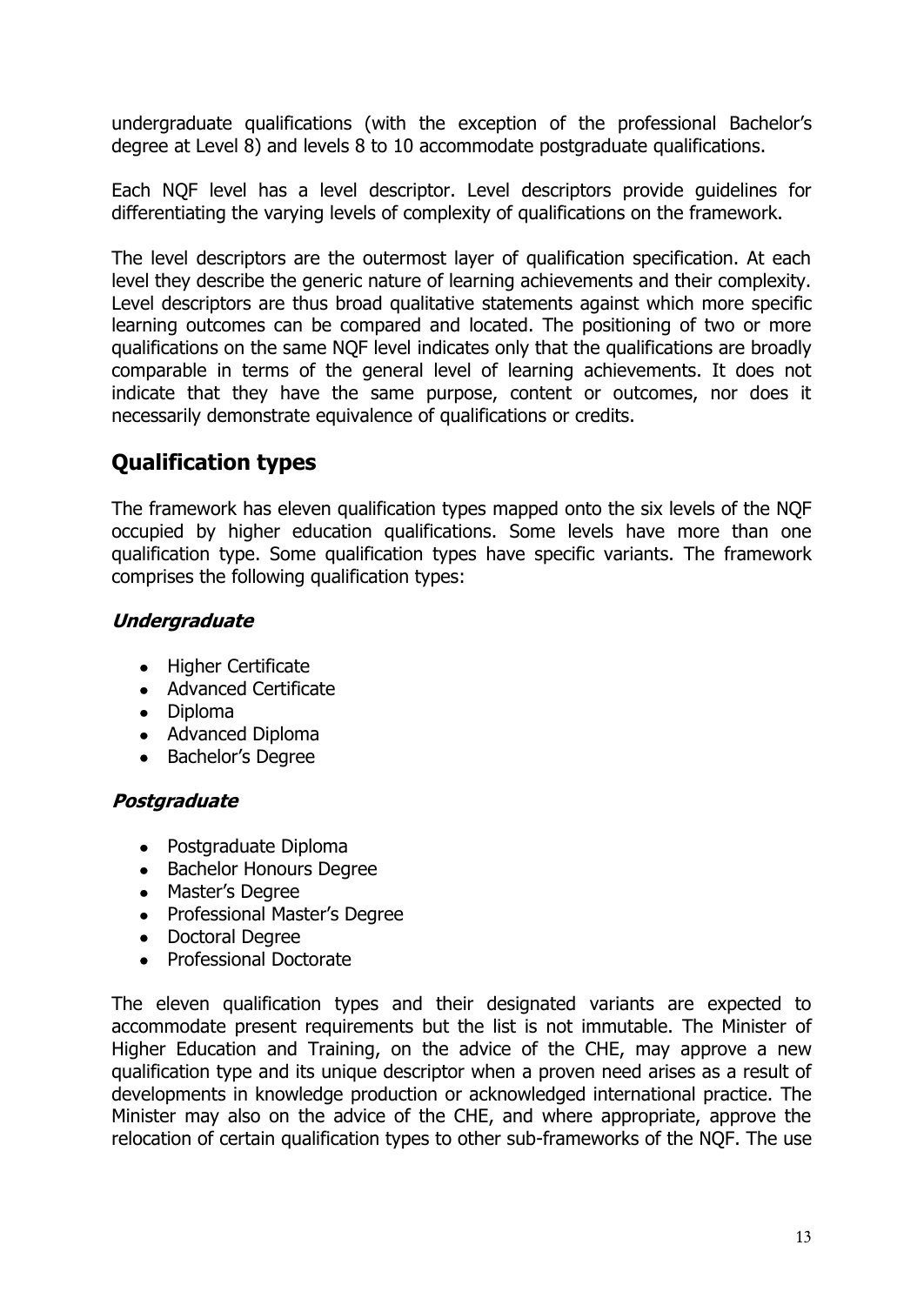of qualification types is regulated by this policy. A qualification type may only be used if the qualification fulfils the specifications for the type.

# <span id="page-13-0"></span>**Qualification descriptors**

Each qualification type has a unique descriptor stating its purpose and how it relates to other qualification types.

Qualification descriptors designate the specifications such as the NQF exit level and credit-rating, purpose and characteristics of qualification types recognised by the framework. Each descriptor is a point of reference, which enables comparisons with other qualifications and provides a basis for designing, approving and reviewing programmes. All qualifications using the same qualification type (and where appropriate, designated variant) in their titles must be consistent with the descriptor for each qualification type as defined in this policy.

## **Exceptions to the qualification types and descriptors**

The HEQSF accommodates a number of qualifications which, owing to their national and international currency or specific vocational or professional training requirements, constitute exceptions to the framework. The current list of exceptions is found in Appendix 1. The Minister of Higher Education and Training, may, on the advice of the CHE, amend this list from time to time.

# <span id="page-13-1"></span>**Naming of qualifications**

The *qualification type* is the first name given to a qualification.

The *designator* is the second name given to a qualification, to indicate its broad area of study, discipline or profession. All degrees (Bachelor, Master and Doctor) have designators, but designators are not used for certificates and diplomas. The linking word between the qualification type and the designator is  $of$  (e.g. Bachelor of Social Science), and when abbreviated the 'of' is omitted (e.g. BSocSci).

The CHE is responsible in terms of section 27 of the NQF Act to develop, based on the policy and criteria of SAQA, "a distinct nomenclature for its qualification types which is appropriate to the relevant sub-framework and consistent with international practice". The CHE as part of its standards development process will determine and publish the criteria to be applied in adopting degree designators and qualifiers, including exceptions as appropriate. No designator or qualifiers may be used in a qualification unless it is consistent with the criteria determined by the CHE in terms of this policy. In registering standards for higher education qualifications, SAQA will ensure that the naming of higher education qualifications, including degree designators, is consistent with this policy, to ensure that the nomenclature of higher education qualifications is applied consistently.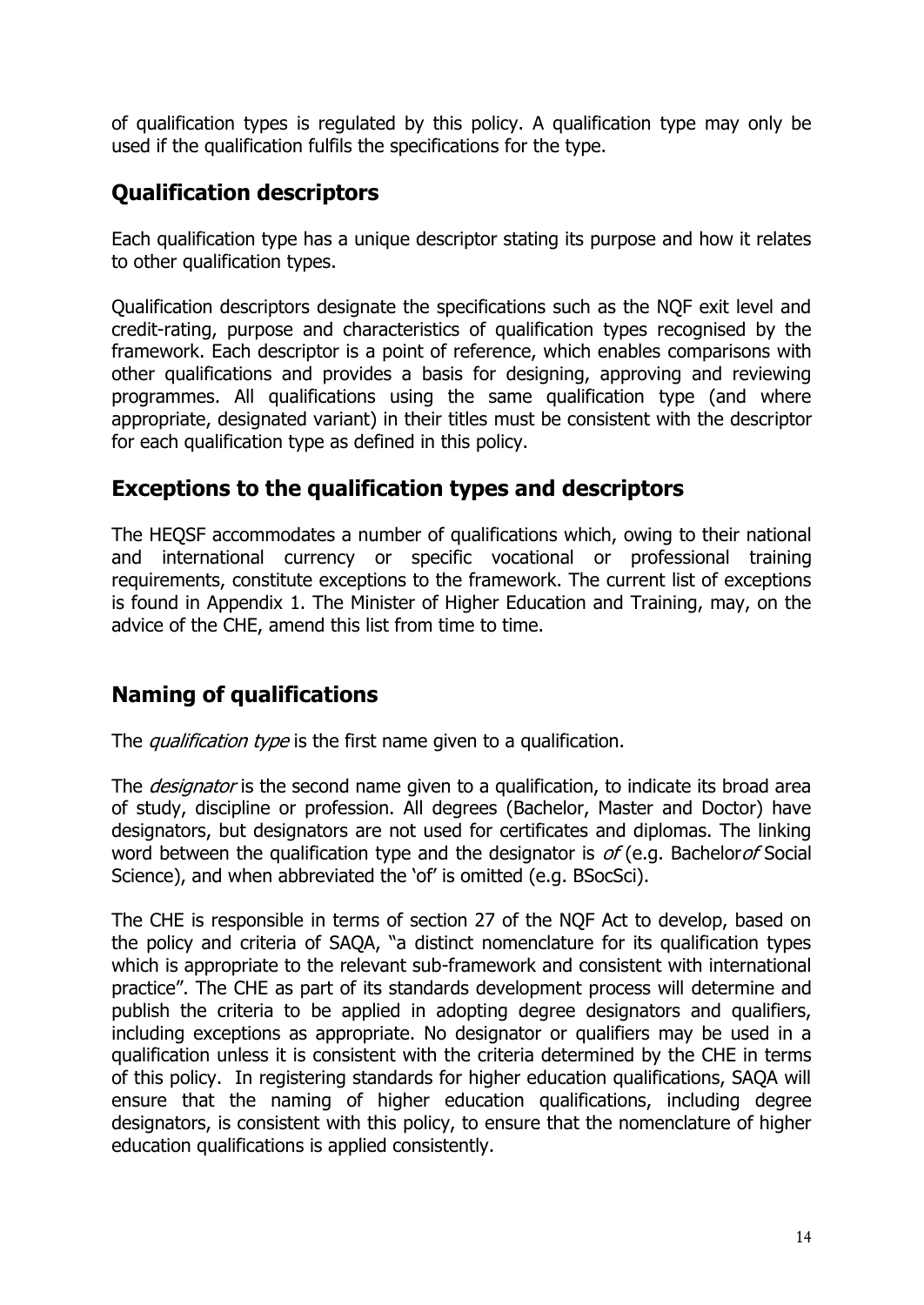The third name given to a qualification type is the *qualifier*. Qualifiers may be used in all qualification types in order to indicate a field of specialisation. The linking word between the qualification type or its designator and the qualifier is always in (e.g. Bachelor of Arts in Linguistics, Bachelor of Engineering in Electronics). When abbreviated, the  $in$  is dropped and the qualifier is placed in brackets (e.g. BA (Linguistics), BEng (Electronics). Bachelor degrees may include a second qualifier. The second *qualifier* qualifies the first. An example would be a Bachelor of Science in Engineering in Electronics. When abbreviated, the  $in$  is dropped and the qualifiers are placed in brackets, e.g. BSC  $(Eng)$  (Electronics). In the case of qualifications where there is no designator, the qualifier follows immediately after the qualification type (e.g. Postgraduate Diploma *in Drama*, abbreviated to PG Dip (Drama)).

A further area of specialisation for a qualification may be indicated as above; in being the linking word to the *second qualifier* (e.g. Postgraduate Diploma in Drama in Performance, abbreviated to PG Dip (Drama) (Performance).

In order to use a qualifier, at least 50% of the minimum total credits for the qualification and at least 50% of the minimum credits at the qualification's exit level must be in the field of specialisation denoted by the qualifier. The same applies to the use of a second qualifier. Qualifiers and second qualifiers are attached to a qualification type and designators are subject to the criteria set by the CHE.

## <span id="page-14-0"></span>**Qualifications and academic transcripts**

### <span id="page-14-1"></span>**Award of qualifications**

Qualifications are awarded to mark the achievement of defined outcomes. No qualification may be awarded as compensation for a student's failure at a higher level, or by default.

### <span id="page-14-2"></span>**Issue of transcripts**

An academic transcript is not a qualification but a document issued by an institution to provide a descriptive record of the learning a student has achieved at that institution, whether or not a qualification has been awarded.

If a student is unable to complete a qualification and must exit the institution, an academic transcript of the student's record will assist the admitting authorities if the student wishes to complete the qualification later or register for a different qualification. A transcript issued by a higher education institution must be a full academic record of the student concerned at that institution. A full academic record would generally include the following information:

- The name of the issuing institution
- The registration number of the provider (in the case of private providers)
- The graduate who is entitled to receive the qualification
- The full title of the qualification including designator and qualifiers
- The qualification ID number from the NQF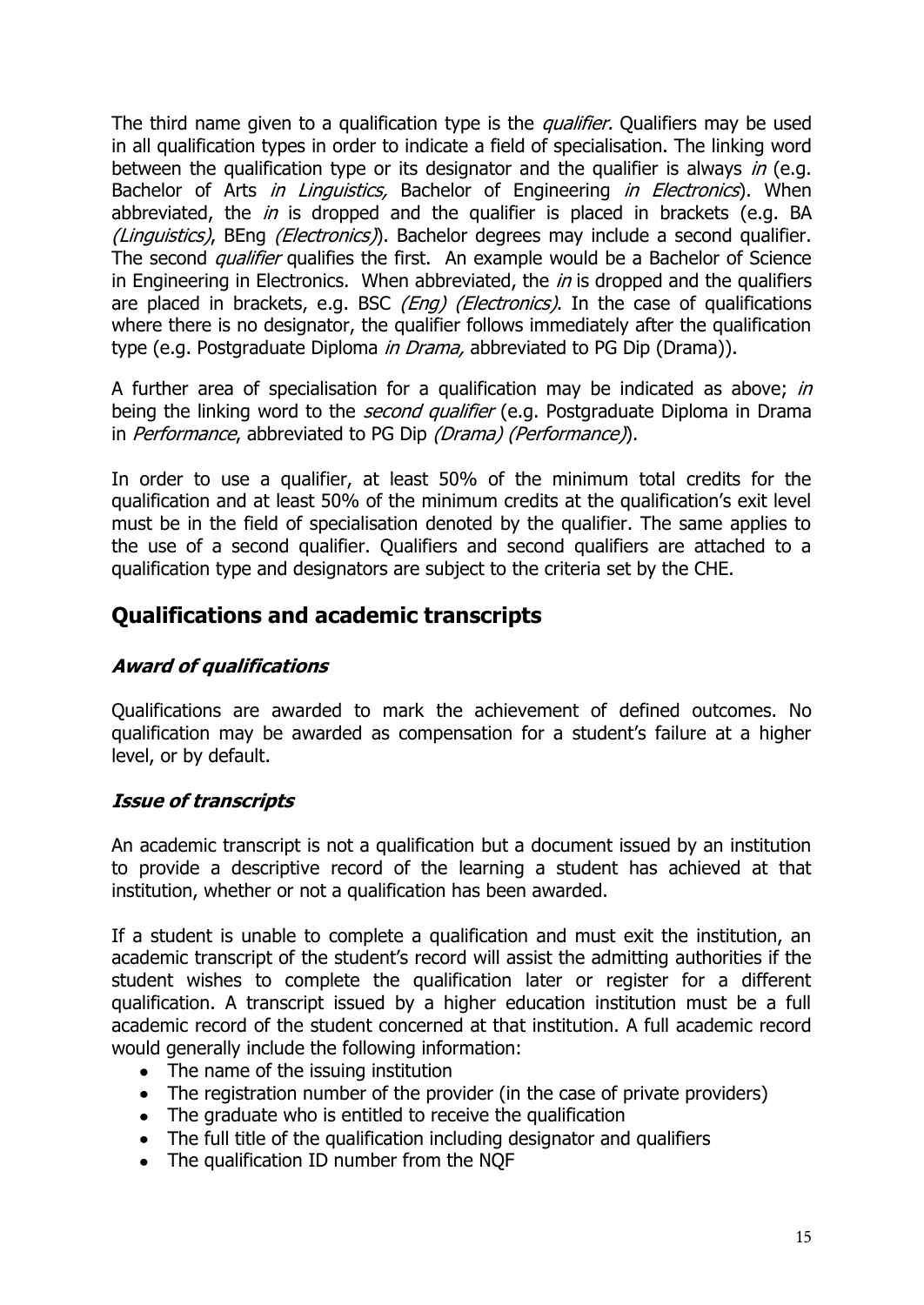- The NQF exit level and total credits of the qualification
- The NQF level and credit value of each module (unless included in the supplement)
- The academic achievement of the graduate
- The person in the institution authorised to issue the documentation.

### <span id="page-15-0"></span>**Transcript supplement**

In order to improve the portability and transparency of qualifications each transcript issued by a higher education institution to a current or former student must have attached to it an official supplement. The supplement must provide a description of the nature, level, content and where appropriate the context of the studies pursued by a student and assessed by the institution.

### <span id="page-15-1"></span>**Language of qualification certificates and academic transcripts**

The language of each qualification certificate and transcript issued to a student in line with the approved language policy of the issuing institution must be consistent with the Ministry of Higher Education and Training's Language Policy for Higher Education (Pretoria, November 2002). The CHE supports the promotion of multilingualism as contained in the Minister's policy.

To enable employers, academic institutions, parents and others (including international academic institutions or employers) to understand the achievements and attributes represented by a qualification title, a certificate or transcript must be issued in English in addition to any other official language.

The use of Latin in certificates and transcripts has been practised by some South African institutions as an historical legacy. Its continued use for this purpose is not encouraged but is left to the discretion of individual institutions. A certificate in Latin must also be in English in addition to any other official language.

### <span id="page-15-2"></span>**Admission to higher education**

The HEQSF is intended to facilitate articulation between further education, including workplace-based education and training, and higher education and within higher education. However, the possession of a qualification does not guarantee a student's progression and admission to a programme of study.

In terms of section 37 (i) of the Higher Education Act, 1997 the decision to admit a student to higher education study is the right and responsibility of the higher education institution concerned. A higher education institution's admissions policy and practice is expected to advance the objectives of the Act and the NQF and must be consistent with this policy.

The minimum requirement for admission to a higher education institution from 1 January 2010 is the National Senior Certificate or the National Certificate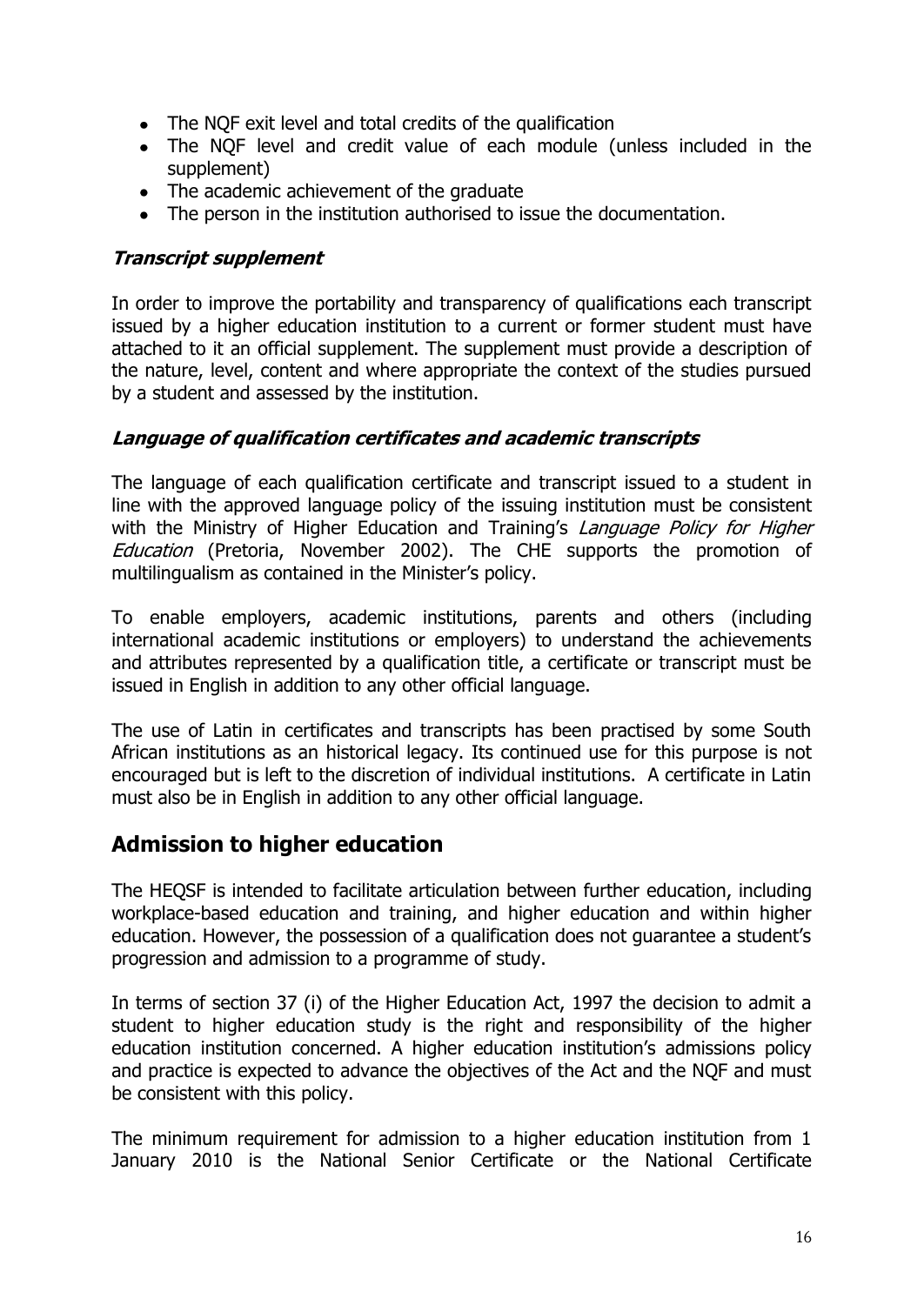(Vocational) as determined by the Minister of Higher Education and Training in the Minimum Admission Requirements for Higher Certificate, Diploma and Bachelor's Degree Programmes requiring a National Senior Certificate (Government Gazette No. 32131 of May 2008 and the Minimum Admission Requirements for Higher Certificate, Diploma and Bachelor's Degree Programmes requiring a National Certificate (Vocational) (Government Gazette No. 32743, of November 2009). These minima must be met by all applicants to entry level higher education qualifications. Applicants with different qualifications may only be admitted if they are judged equivalent by the designated equivalence-setting bodies.

# <span id="page-16-0"></span>**Progression within the framework**

The framework is designed to facilitate vertical, horizontal and diagonal progression. Vertical progression is the norm and the minimum requirements for such progression between qualification types are stipulated in the qualification type descriptors. Students may progress horizontally between qualifications if they meet the minimum requirement for admission to the target qualification. Students may progress diagonally between qualifications by presenting a completed qualification or credits towards a qualification in a cognate study area, and must meet the minimum requirements for admission to the target qualification, which they may do by virtue of the credits obtained towards a cognate qualification.

The general principle must be that the admitting institution is satisfied that the applicant has competence in the appropriate field of intended study at the appropriate entry level of the target qualification.

The point of entry in the target programme must be such that candidates complete at least all the required credits at the exit level of the target qualification. For example, a student may be admitted to the second year of a cognate Bachelor's degree programme after completing the first year of study of a Diploma programme, or a student who has completed academic credits towards one qualification may be exempted from certain requirements in a cognate qualification, or a Master's student's candidature may be upgraded to a Doctoral programme. In all cases, the admitting institution must be satisfied that the applicant has the necessary competence, and that the 50/50 rule applies.

### **Recognition of Prior Learning**

With due regard to the policies, requirements and guidelines of the HEQC, institutions may recognise other forms of prior learning as equivalent to the prescribed minimum admission requirements, and may recognise other forms of prior learning for entry to or granting advanced standing in given programmes. In this regard, advanced standing may be granted where a person possesses a given qualification that exceeds the normal admission requirements for a specific higher qualification type. In all cases, the admitting institution must be satisfied that the applicant has the necessary competence.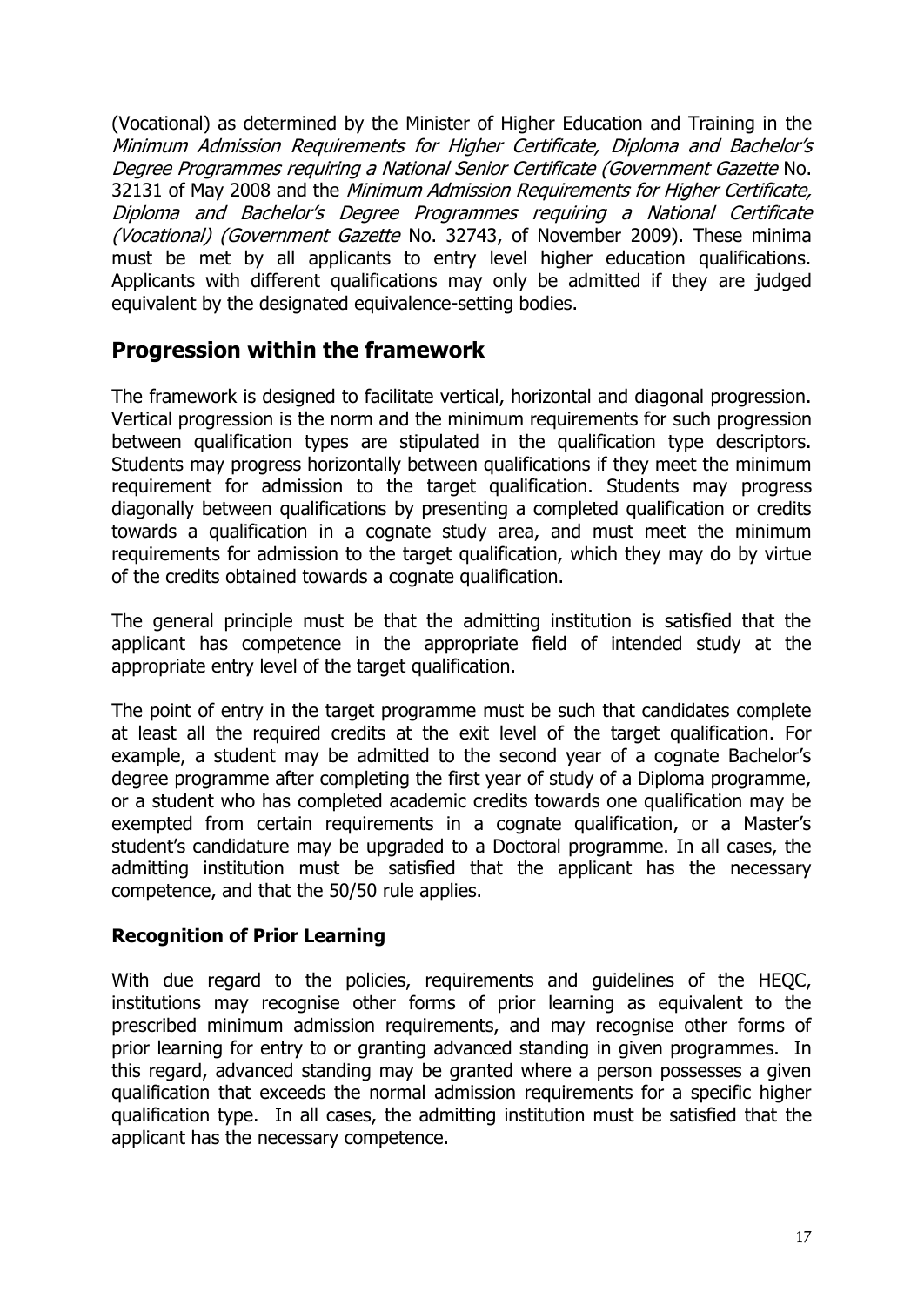In the interest of transparency, each higher education institution must clearly stipulate the requirements that must be satisfied for admission and make these requirements publicly accessible.

With regard to a student who fails to complete the requirements for a qualification, the general principle is that this student may not be awarded an early-exit qualification. For example, a student who fails to meet the requirements for a Master's degree may not be awarded a Postgraduate Diploma in lieu of the Master's degree.

# <span id="page-17-0"></span>**IMPLEMENTATION AND TRANSITIONAL ARRANGEMENTS**

# <span id="page-17-1"></span>**Implementation date**

The implementation date for the revised HEQSF policy will be the date on which it is gazetted by the CHE as a policy document in the Government Gazette. However, as higher education institutions will need time to phase out their existing qualifications in terms of this policy, there will be a transition period to full compliance. The Minister of Higher Education and Training shall determine the date by which all existing qualifications not aligned with the HEQSF will need to cease being offered to new students by notice in the Government Gazette.

# <span id="page-17-2"></span>**Programmes and qualifications**

### <span id="page-17-3"></span>**New programmes and qualifications**

A new programme or qualification is one which has not existed before or has been significantly changed, such as when its purpose, outcomes, field of study, mode or site of delivery has been changed to a considerable extent.

New higher education qualifications submitted for registration on the NQF have been required to conform to the requirements of this policy from the date of implementation, 1 January 2009.

Institutions must ensure that all new programmes meet the requirements of this policy.

### <span id="page-17-4"></span>**Existing programmes and qualifications**

Existing qualifications are those that have been registered or registered in the interim on the NQF prior to the promulgation of this policy. Existing programmes are those that lead to such qualifications and have been accredited by the HEQC or the former Universities and Technikons Advisory Council (AUT), or its predecessors.

Existing qualifications and programmes that are currently offered by higher education institutions must conform over time with the requirements of this policy or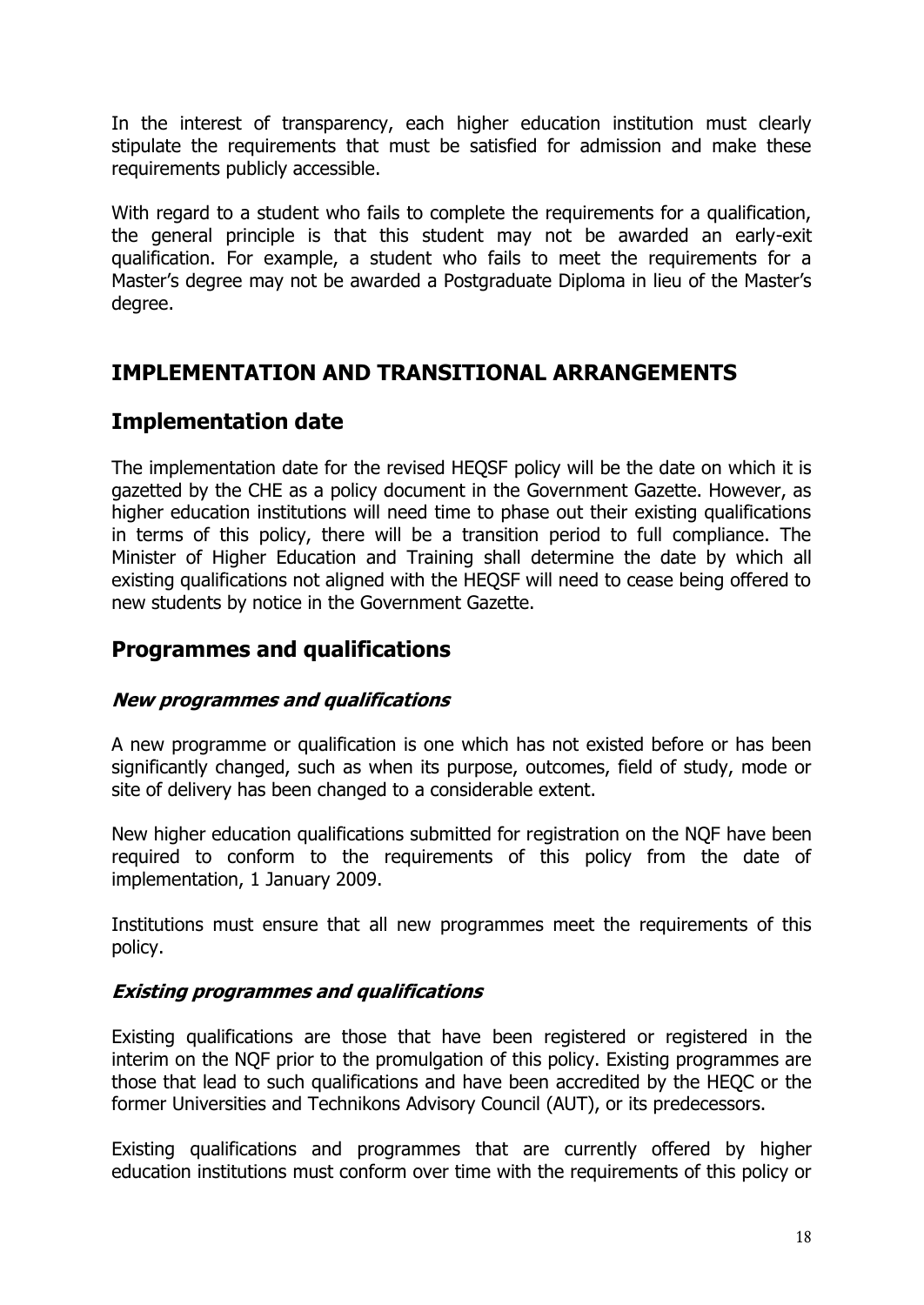must be-registered and withdrawn. The Minister of Higher Education and Training will determine appropriate transitional arrangements after consultation with the CHE, SAQA and higher education institutions. Data pertaining to the alignment of existing programmes must be supplied to the CHE according to its HEQSF Implementation Plan in order to ensure continued accreditation.

# <span id="page-18-0"></span>**Admission to higher education**

### <span id="page-18-1"></span>**New programmes**

The minimum admission requirements for entry to new programmes are as set out in Gazette notice number 32131 of May 2008 for candidates with a National Senior Certificate, and Government notice number 32743 of November 2009 for candidates with a National Certificate (Vocational).

### <span id="page-18-2"></span>**Existing programmes**

From 1 January 2009 and until the date determined by the Minister in terms of this section the following will apply:

- The minimum admission requirements for the *Higher Certificate* will be used for admission to the *National Certificate* as defined in NATED Report 150
- The minimum admission requirements for *Diploma* will be used for admission to the National Diploma and the University Diploma as defined in NATED Report 150 and 116 respectively.
- The minimum admission requirements for a *Bachelor's Degree* will be used for admission to the *Bachelor's Degree* as defined in NATED Report 116.

### <span id="page-18-3"></span>**Full compliance**

All higher education programmes and qualifications and all higher education admission policies must comply with this policy by a date determined by the Minister of Higher Education and Training by notice in the Government Gazette.

### **Articulation with other sub-frameworks**

Articulation with qualifications on the General and Further Education and Training Qualifications Sub-Framework (GENFETQSF) is governed by the legislation on admissions (Gazettes 32131 and 32743). Qualifications obtained on the Trades and Occupations Qualifications Sub-Framework (OQSF) should be specified in the admissions requirements of particular qualifications. This will require engagement between the QCTO and higher education institutions during the qualifications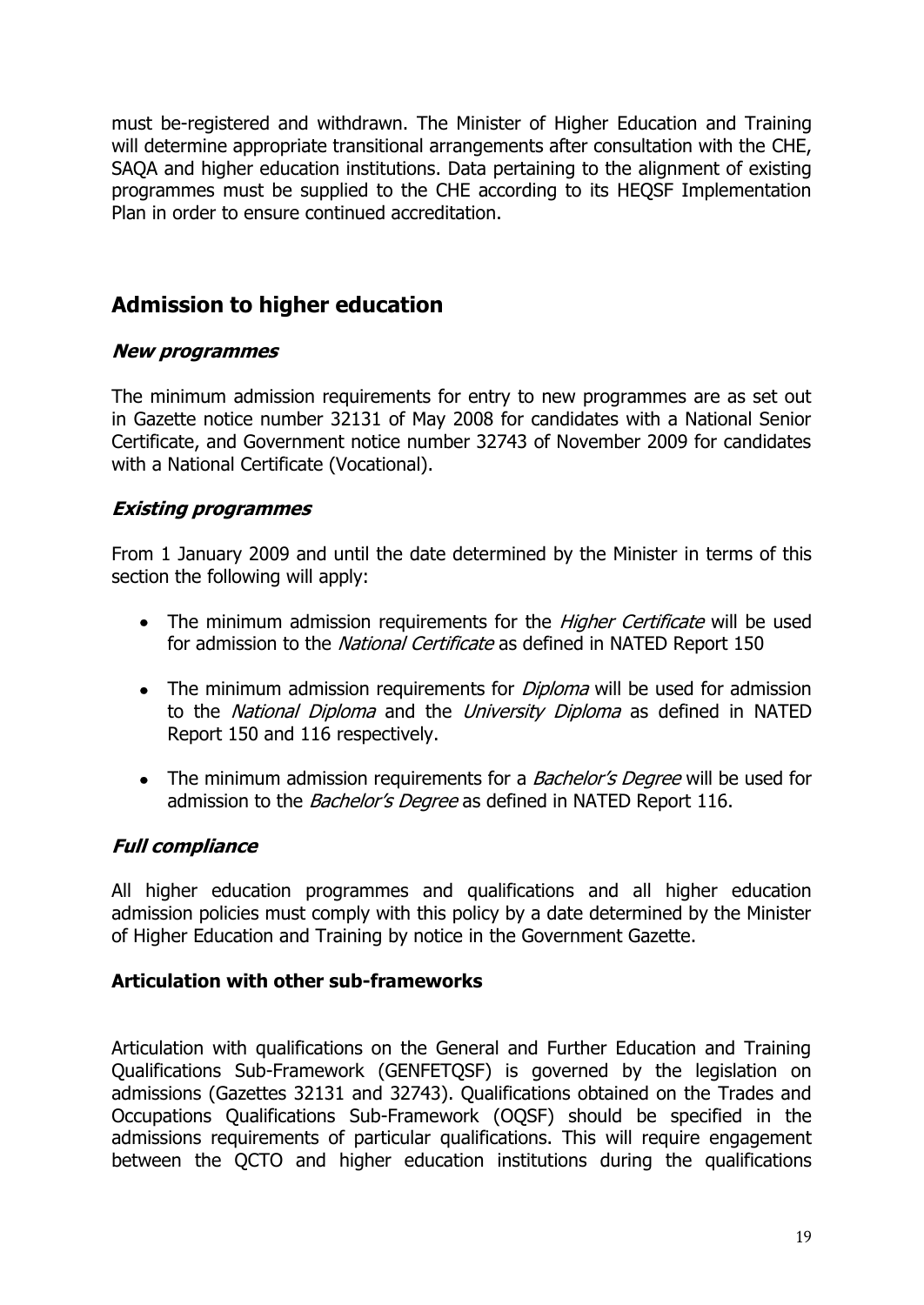development process to reach agreement on the status of QCTO qualifications for admissions purposes.

## <span id="page-19-0"></span>**Higher Education Management Information System**

### <span id="page-19-1"></span>**Public Higher Education Institutions**

Details of qualifications approved and accredited in terms of this policy for public higher education institutions will be recorded on the national higher education database, in accordance with the rules of the Department of Higher Education and Training's Higher Education Information Management System (HEMIS).

The fields in the HEMIS qualifications file will be amended to ensure consistency with this policy.

In HEMIS, the properties of a qualification determine the total number of units of state subsidy approved by the Minister of Higher Education and Training for that qualification. The record of subsidy units per qualification is an essential part of the determination of full-time equivalent student totals. In turn these enable the Department of Higher Education and Training to calculate the annual subsidy grant for each public higher education institution. Subsidy units are at present described for each qualification in terms of "approved total years", "approved formal years", and "approved experiential years". The Department will ensure consistency between this policy and the Higher Education Management Information System.

Recording minimum study hours as sets of credits will not conflict with other properties of qualifications in the HEMIS national database.

### <span id="page-19-2"></span>**Private Higher Education Institutions**

Details of qualifications approved and accredited in terms of this policy for private higher education institutions, including learner achievement, will be recorded on the Higher Education Quality Committee Information System (HEQCIS) database for submission to the National Learner Records Database (NLRD).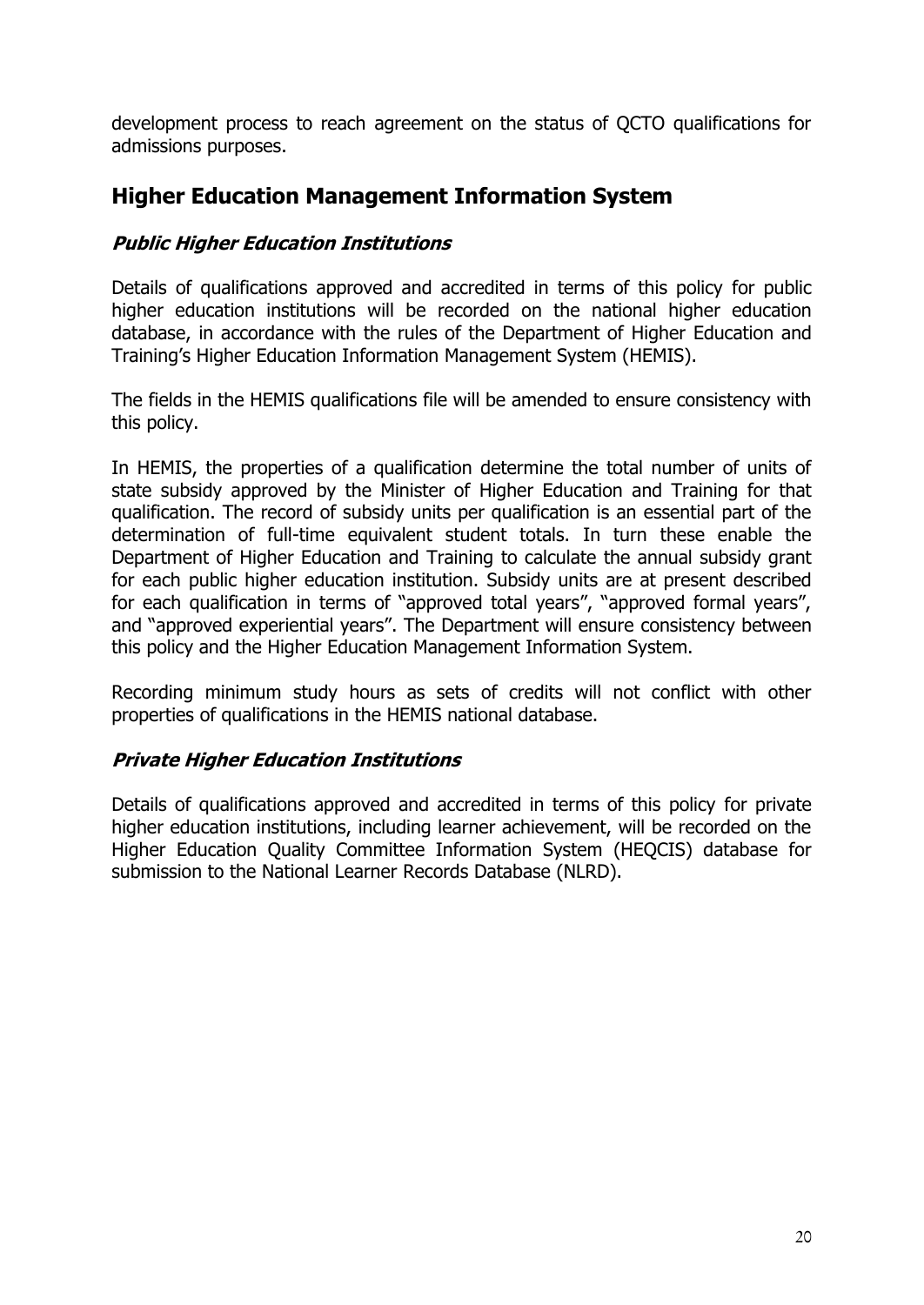# <span id="page-20-0"></span>**HIGHER EDUCATION QUALIFICATION DESCRIPTORS**

# <span id="page-20-1"></span>**Higher Certificate**

### **Type specifications**

NQF Exit Level 5 Minimum total credits: 120 Minimum credits at Level 5: 120

### **Designators**

Not applicable

### **Qualifiers**

Specific, maximum two Example: Higher Certificate in Tourism in Eco-Tourism

### **Abbreviations**

HCert (Tourism), HCert (Tourism) (Eco-tourism)

#### **Purpose and characteristics**

This is an entry-level higher education qualification. The qualification is primarily vocational, with a strong industry-oriented focus. The qualification also serves to provide students with the basic introductory knowledge, cognitive and conceptual tools and practical techniques for higher education studies in their chosen field of study. It emphasises selected general principles together with more specific procedures and their application. This qualification signifies that the student has attained a basic level of higher education knowledge and competence in a particular field or occupation and is capable of applying such knowledge and competence in an occupation or role in the workplace. The Higher Certificate typically includes a simulated work experience or work integrated learning (WIL) component.

#### **Minimum admission requirements**

The minimum entry requirement is the National Senior Certificate or the National Certificate Vocational with appropriate subject combinations and levels of achievement as defined in the Minister's policies: Minimum Admission Requirements for Higher Certificate, Diploma and Bachelor's Degree Programmes Requiring a National Senior Certificate, Government Gazette, Vol 751, No 32131 of 11 July 2008 andMinimum Admission Requirements for Higher Certificate, Diploma and Bachelor's Degree Programmes requiring a National Certificate (Vocational), published in the Government Gazette, Vol. 533, No. 32743, November 2009.

### **Progression**

Completion of the Higher Certificate meets the minimum entry requirement for admission to an appropriate Advanced Certificate. Accumulated credits may also be presented for admission into a cognate Diploma. A Higher Certificate may also allow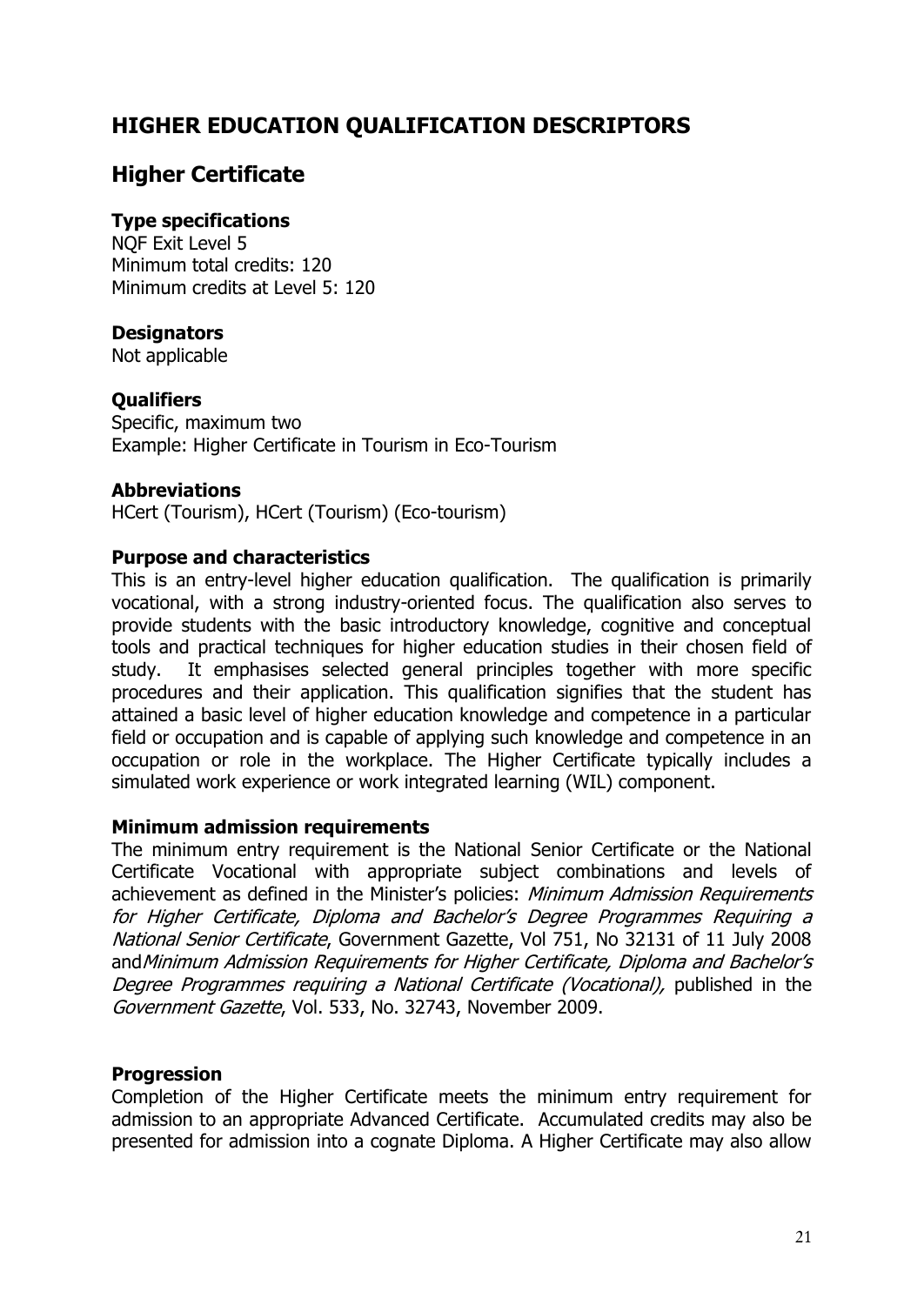access to an appropriate Bachelor's degree. A qualification may not be awarded for early exit from a Higher Certificate programme.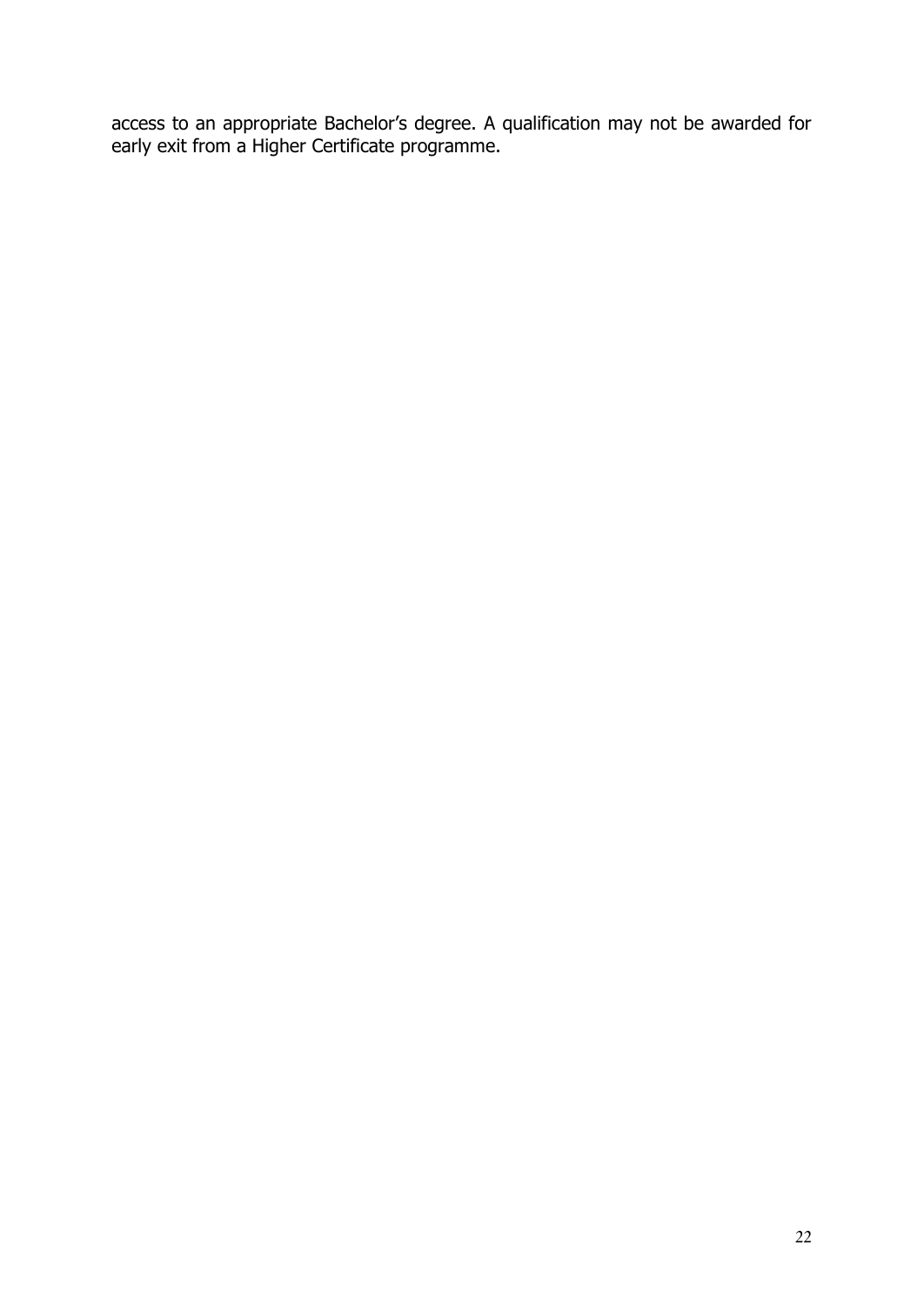# <span id="page-22-0"></span>**Advanced Certificate**

### **Type specifications**

NQF Exit Level: 6 Minimum total credits: 120 Minimum credits at Level 6: 120

### **Designators**

Not applicable

### **Qualifiers**

Specific, maximum two Example: Advanced Certificate in Real Estate in Property Marketing

### **Abbreviations**

AdvCert (Real Estate), AdvCert (Real Estate) (Property Marketing)

### **Purpose and characteristics**

This qualification is primarily vocational or industry-oriented. It emphasises selected general principles together with more specific procedures and their application and/or technology transfer. The qualification provides students with a sound knowledge base in a particular field or discipline and the ability to apply their knowledge and skills to particular career or professional contexts, while equipping them to undertake more specialised and intensive learning. Programmes leading to this qualification tend to have a strong vocational professional or career focus and students and holders of this qualification are normally prepared to enter a specific niche in the labour market. Advanced Certificate programmes typically include a work- integrated learning (WIL) component.

### **Minimum admission requirements**

The minimum entry requirement is a Higher Certificate in the appropriate field.

### **Progression**

Completion of the Advanced Certificate meets the minimum entry requirement into a cognate Diploma programme or Bachelor's degree. Accumulated credits may also be presented for admission into cognate Diploma or Bachelor's degree programmes. A qualification may not be awarded for early exit from an Advanced Certificate programme.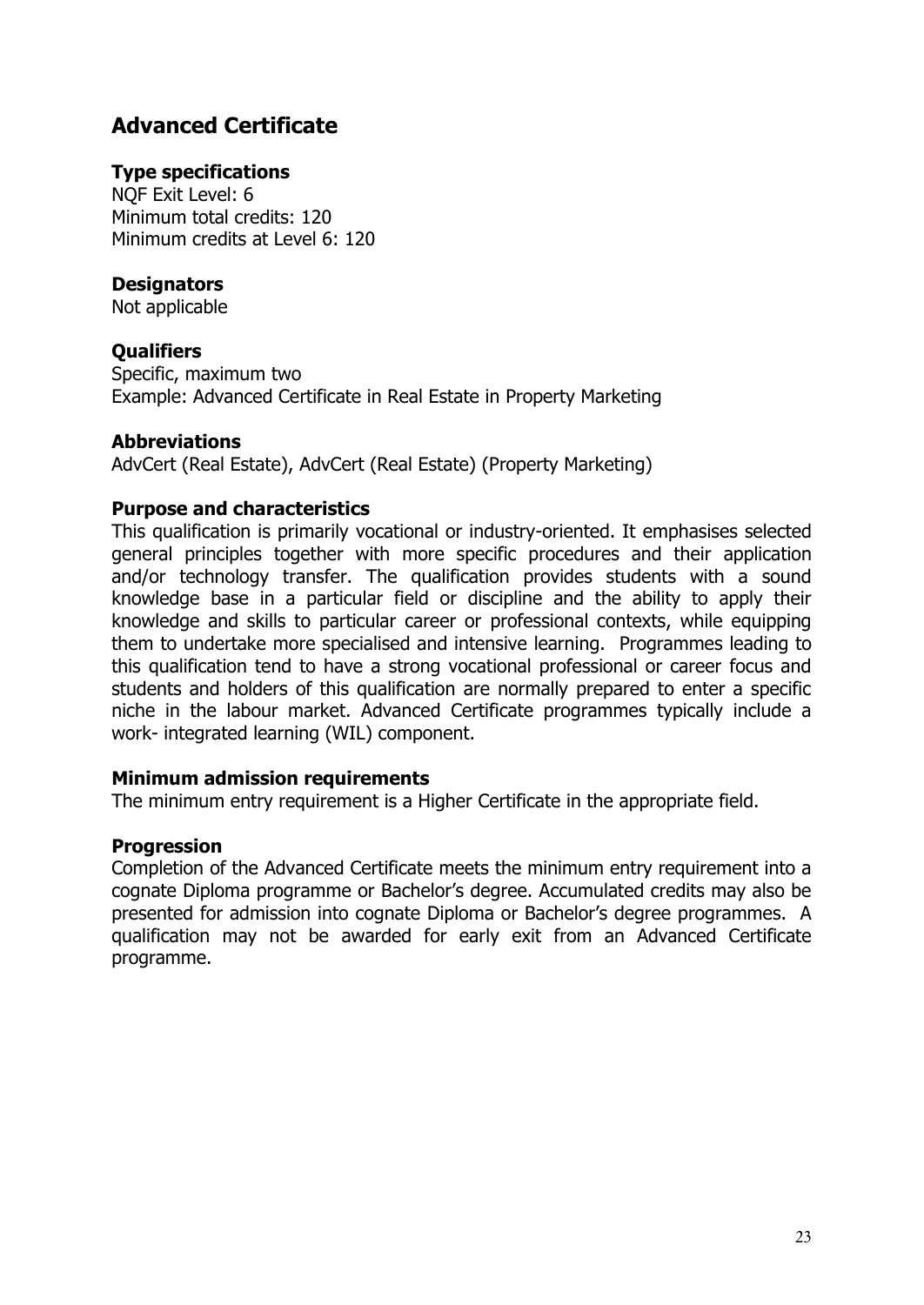# <span id="page-23-0"></span>**Diploma**

### **Type specifications**

NQF Exit Level: 6 Minimum total credits: 240 Minimum credits at level 6:120

or

NQF Exit Level: 6 Minimum total credits: 360 Minimum credits at level 6:120

### **Designators**

Not applicable

### **Qualifiers**

Specific, maximum two Example: Diploma in Management in Finance

### **Abbreviations**

Dip (Management), Dip (Management) (Finance)

### **Purpose and characteristics**

This qualification primarily has a vocational orientation, which includes professional, vocational, or industry specific knowledge that provides a sound understanding of general theoretical principles as well as a combination of general and specific procedures and their application. The purpose of the Diploma is to develop graduates who can demonstrate focused knowledge and skills in a particular field. Typically they will have gained experience in applying such knowledge and skills in a workplace context. A depth and specialisation of knowledge, together with practical skills and experience in the workplace, enables successful learners to enter a number of career paths and to apply their learning to particular employment contexts from the outset. Diploma programmes typically include an appropriate work-integrated learning (WIL) component.

There are two key distinctions between the 240- and 360-credit Diploma variants. The latter may provide for up to 120 credits of workplace-based learning, while the 240-credit variant does not, and the 240-credit variant may only be offered where it leads to a professional designation or occupational role as determined by a professional body.

### **Minimum admission requirements**

The minimum entry requirement is the National Senior Certificate with appropriate subject combinations and levels of achievement, as defined in the Minister's policy, Minimum Admission Requirements for Higher Certificate, Diploma and Bachelor's Degree Programmes Requiring a National Senior Certificate, Government Gazette,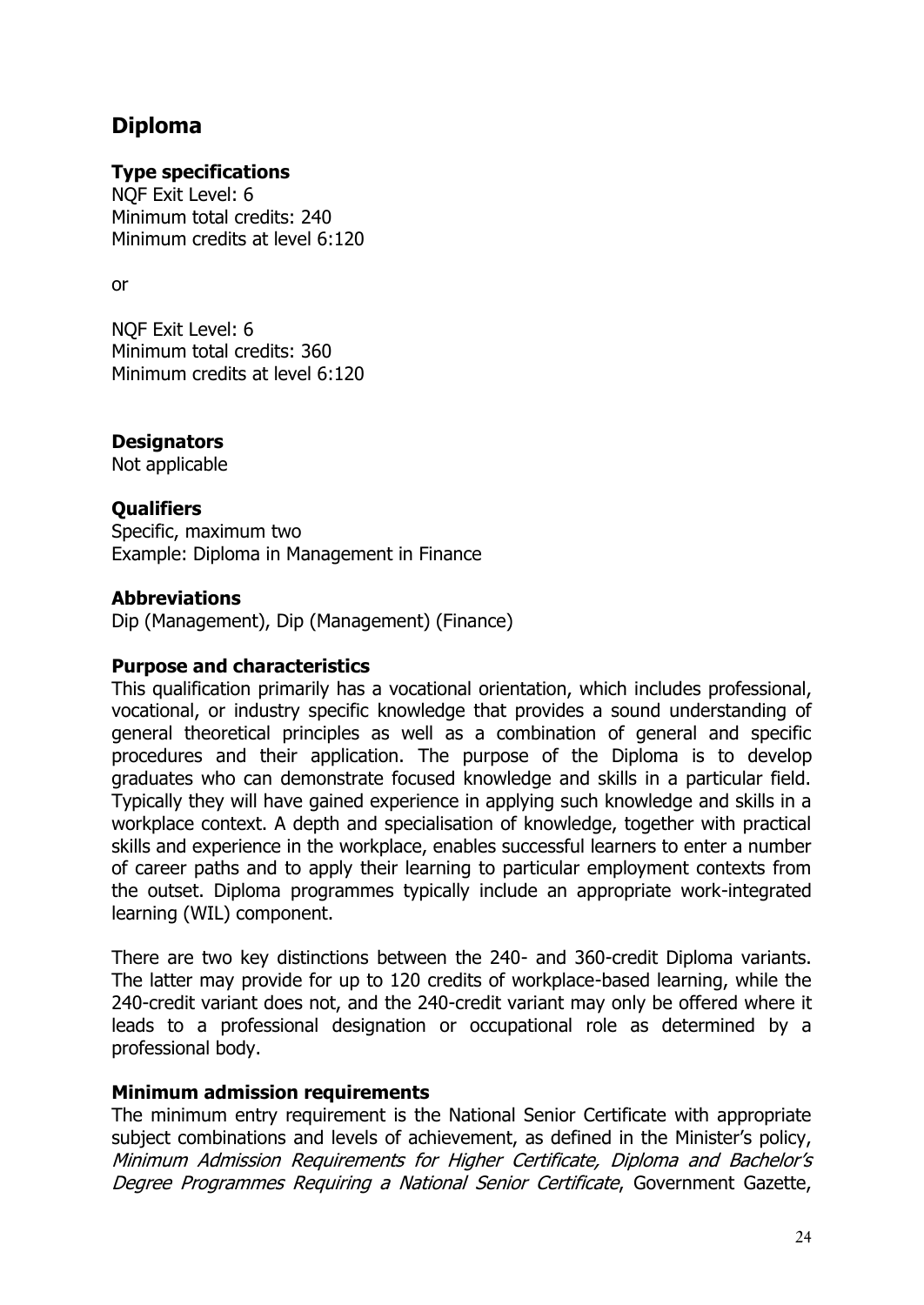Vol 751, No 32131 of 11 July 2008, and Minimum Admission Requirements for Higher Certificate, Diploma and Bachelor's Degree Programmes requiring a National Certificate (Vocational), published in the Government Gazette, Vol. 533, No. 32743, November 2009. Alternatively a Higher Certificate or Advanced Certificate in a cognate field will satisfy the minimum requirement.

#### **Progression**

Completion of a 240- or 360-credit Diploma meets the minimum entry requirement for admission to a Bachelor's degree. Accumulated credits may also be presented for admission into a cognate Bachelor's Degree programme.

Completion of a 360-credit Diploma also meets the minimum entry requirement for admission to an Advanced Diploma. Candidates who complete the 240-credit Diploma may enter an Advanced Diploma upon successful completion of a workintegrated learning component or a combination of work-integrated learning and coursework equivalent to 120 credits that is approved and accredited by an education provider and/or a professional body and a QC. A qualification may not be awarded for early exit from a Diploma programme.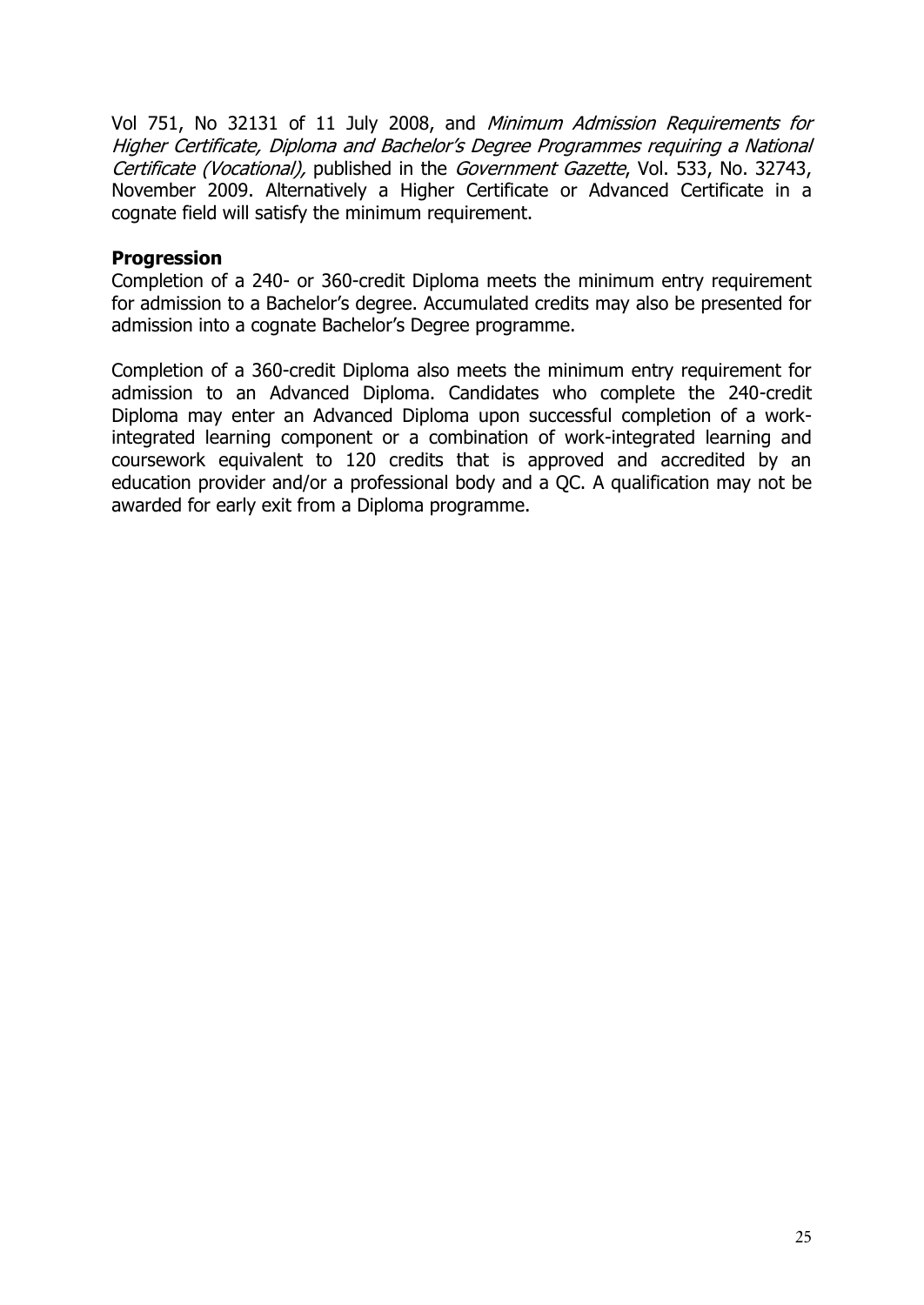# <span id="page-25-0"></span>**Advanced Diploma**

### **Type specifications**

NQF Exit Level: 7 Minimum total credits: 120 Minimum credits at Level 7: 120

### **Designators**

Not applicable

### **Qualifiers**

Specific, maximum two Examples: Advanced Diploma in Taxation; Advanced Diploma in Communication, in Digital Media

### **Abbreviations**

AdvDip (Taxation), AdvDip (Communication) (Digital Media)

### **Purpose and characteristics**

This qualification has a number of different purposes, depending on a student's circumstances and the nature of the programme. It may provide entry-level vocational or professional preparation or specialisation for Bachelor's Degree graduates or diplomates by offering an intensive, focused and applied specialisation which meets the requirements of a specific niche in the labour market. For example a BSocSci graduate might register for an Advanced Diploma in Human Resource Management in order to enter the field of human resources; a BSc graduate might register for an Advanced Diploma in Education (or PGCE, see exceptions) in order to become a science teacher, or a BSc (Pharm) graduate might register for an Advanced Diploma in Marketing in order to become a marketing consultant in the pharmaceutical industry. Programmes offering this qualification are therefore particularly suitable for continuing professional development through the inculcation of a deep and systematic understanding of current thinking, practice, theory and methodology in an area of specialisation.

This qualification may also be designed to prepare students for postgraduate study through the deepening of their knowledge and understanding of theories, methodologies and practices in specific academic disciplines and fields, as well as the development of their ability to formulate, undertake and resolve more complex theoretical and practice-related problems and tasks through the selection and use of appropriate methods and techniques.

### **Minimum admission requirements**

An appropriate Diploma or Bachelor's Degree

### **Progression**

Completion of an Advanced Diploma may be presented for entry into a Postgraduate Diploma, a Bachelor Honours Degree or a Bachelor's Degree. Accumulated credits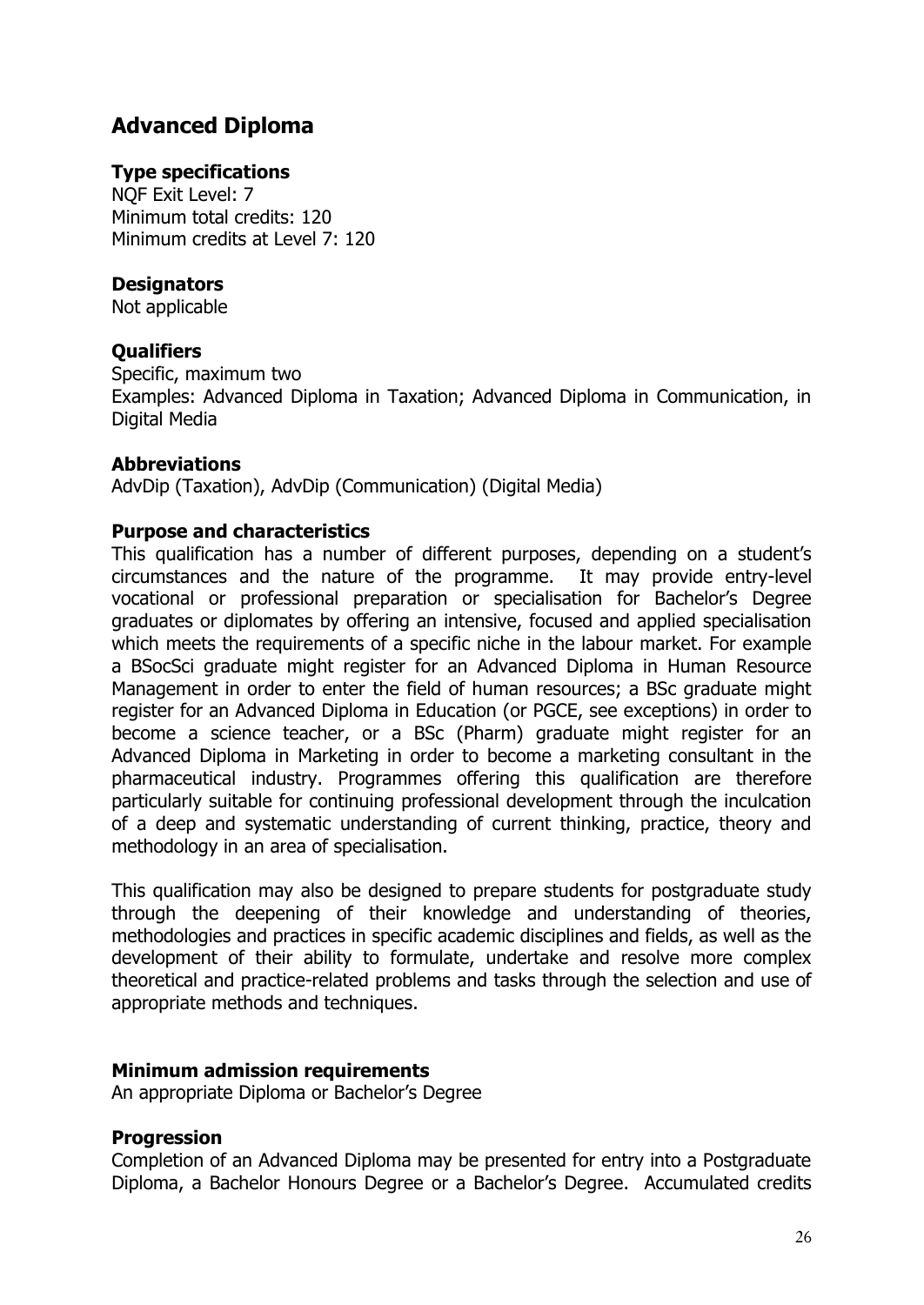may also be presented for entry into a cognate Bachelor's degree. A qualification may not be awarded for early exit from an Advanced Diploma.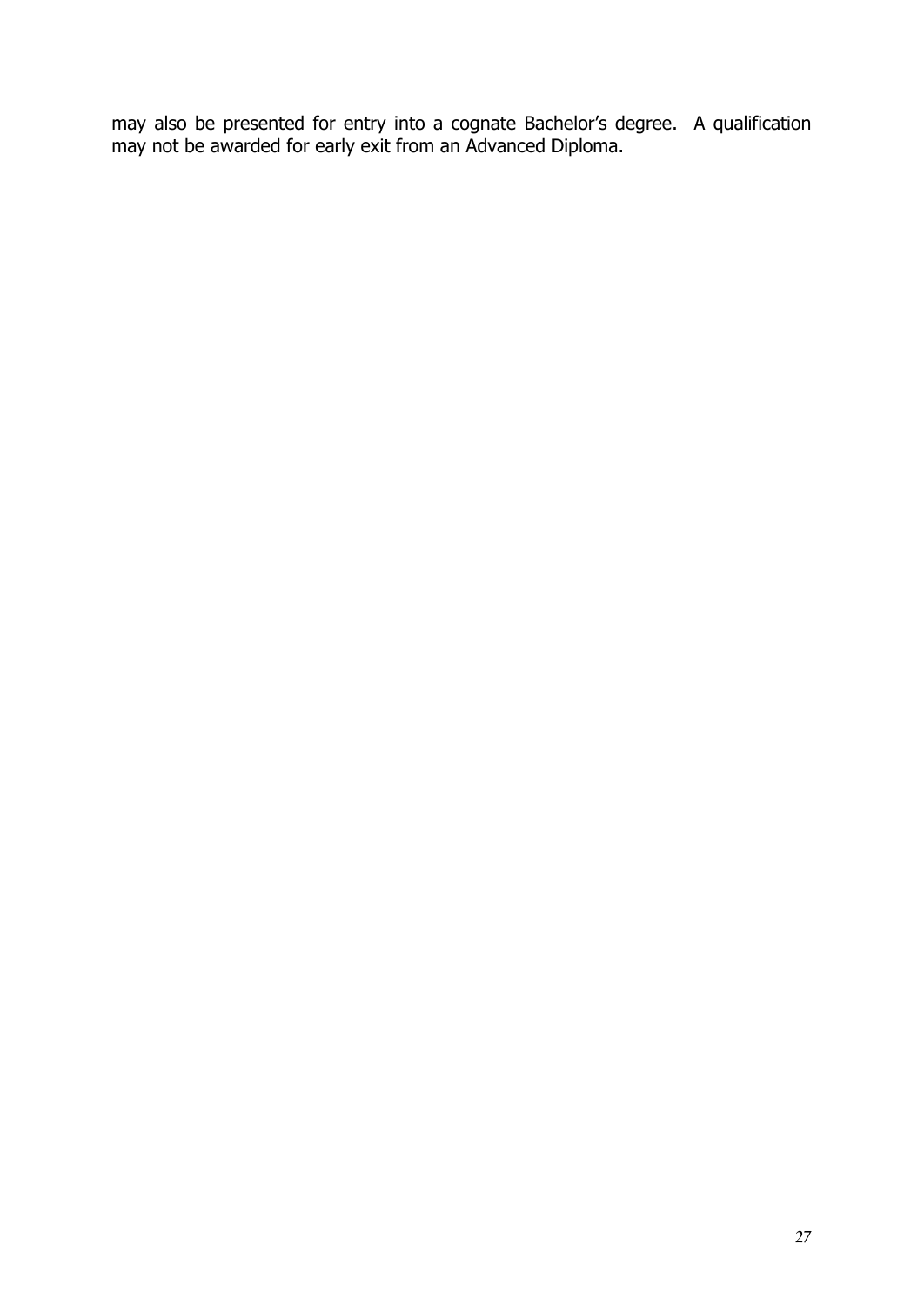# <span id="page-27-0"></span>**Bachelor's Degree**

#### **Type specifications**

NQF Exit Level: 7 Minimum total credits: 360 Minimum total credits at Level 7: 120

or

NQF Exit Level: 8 Minimum total credits: 480 Minimum total credits at Level 8: 120

#### **Designators**

Bachelor's Degree designators are specific and indicate only broad and generic areas of study, disciplines or professions. Examples include: Bachelor of Arts, Bachelor of Social Science, Bachelor of Science, Bachelor of Commerce, Bachelor of Engineering, Bachelor of Architecture, Bachelor of Agriculture, Bachelor of Law, Bachelor of Education, Bachelor of Nursing, and Bachelor of Business Science.

### **Qualifiers**

Specific, maximum two

### **Abbreviations**

BA, BSc, BSocSci, BCom, LLB, BAgric, BEd, BBusSci, BSc (Life Sciences), BA (Applied Linguistics), BAgric (Animal Science), BCom (Human Resource Management), BBusSci (Actuarial Sciences)

### **Purpose and characteristics**

There are two types of Bachelor's Degrees, namely general and professionallyoriented Bachelor's Degrees. Both types of degree may be structured as a 360-credit qualification with an exit at level 7 or as a 480-credit qualification with an exit at level 8 on the National Qualifications Framework. (It is also possible to structure a 480-credit Bachelor's degree with an exit at NQF level 7). The 480-credit Bachelor's Degree at NQF level 8 has both a higher volume of learning and a greater cognitive demand than the 360-credit degree at Level 7 and should prepare students to be able to undertake Master's level study by providing them with research capacity in the methodology and research techniques of the discipline.

The primary purpose of both the general and the professional Bachelor's Degree is to provide a well-rounded, broad education that equips graduates with the knowledge base, theory and methodology of disciplines and fields of study, and to enable them to demonstrate initiative and responsibility in an academic or professional context. Both the 360 and 480-credit Bachelor's degrees may require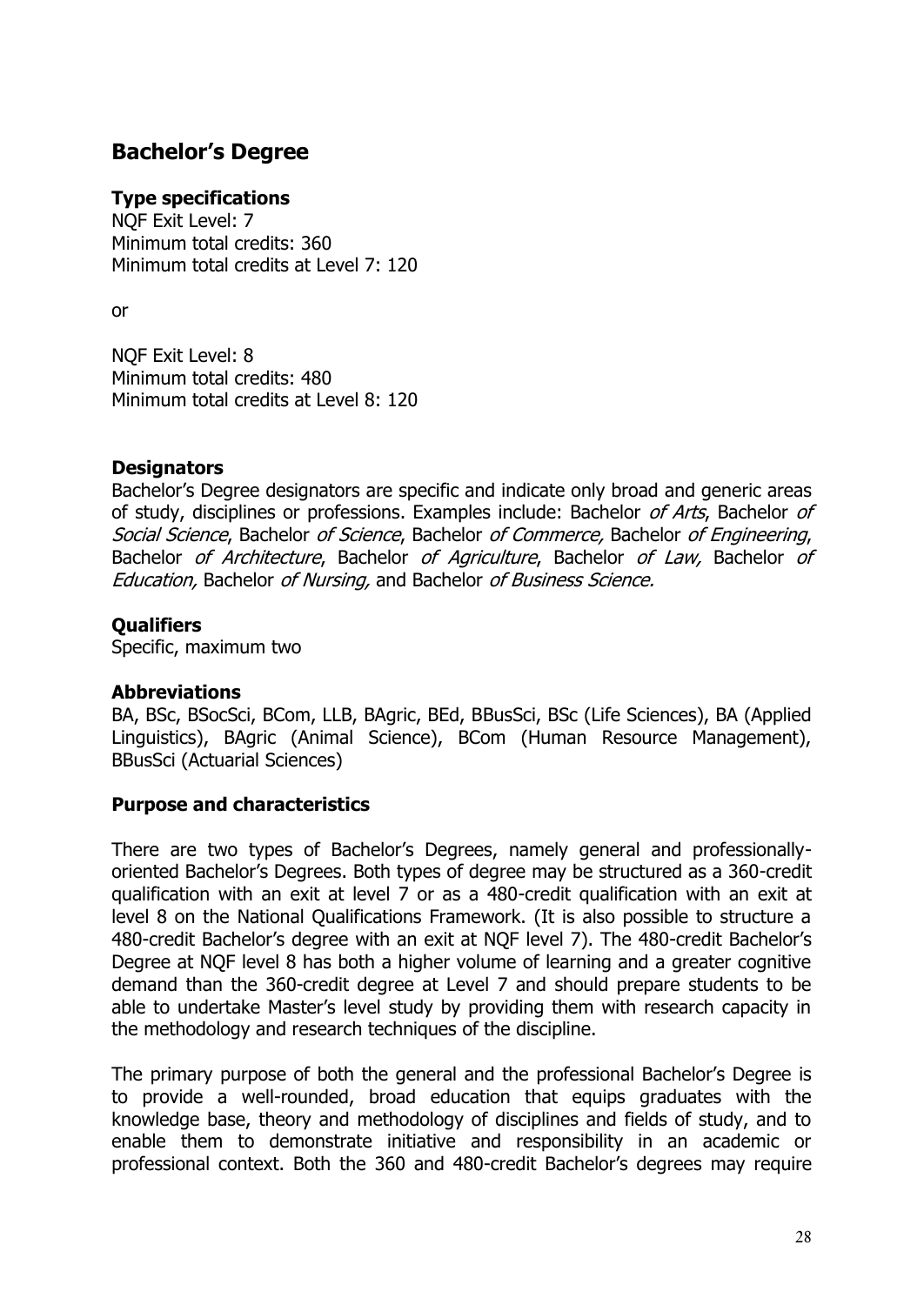students to undertake research in a manner that is appropriate to the discipline or field of study in order to prepare them for postgraduate study.

The general Bachelor's Degree emphasises general principles and theory as preparation for entry into general employment or for a postgraduate progamme. The professional Bachelor's Degree prepares students for professional training, postgraduate studies or professional practice in a wide range of careers. Therefore it emphasises general principles and theory in conjunction with procedural knowledge in order to provide students with a thorough grounding in the knowledge, theory, principles and skills of the profession or career concerned and the ability to apply these to professional or career contexts. The degree programme may contain a component of work-integrated learning. Some professionally-oriented Bachelor's Degree programmes are designed in consultation with a professional body and recognised by a professional body as a requirement for a licence to practice that profession.

#### **Minimum admission requirements**

The minimum entry requirement is the National Senior Certificate or the National Certificate (Vocational) with appropriate subject combinations and levels of achievement, as defined in the Minister's policies: Minimum Admission Requirements for Higher Certificate, Diploma and Bachelor's Degree Programmes Requiring a National Senior Certificate, Government Gazette, Vol 751, No 32131 of 11 July 2008, and Minimum Admission Requirements for Higher Certificate, Diploma and Bachelor's Degree Programmes requiring a National Certificate (Vocational), published in the Government Gazette, Vol. 533, No. 32743, November 2009. Alternatively, a Higher Certificate or an Advanced Certificate or Diploma in a cognate field may satisfy the minimum admission requirements.

#### **Progression**

A Bachelor's degree is the minimum entry requirement for admission to a Bachelor Honours Degree or Postgraduate Diploma. A Level 8 Bachelor's degree with 480 credits may also meet the minimum requirement for admission to a cognate Master's Degree. Entry into these qualifications is usually in the area of specialisation or in the discipline taken as a major in the Bachelor's degree. A qualification may not be awarded for early exit from a Bachelor's degree.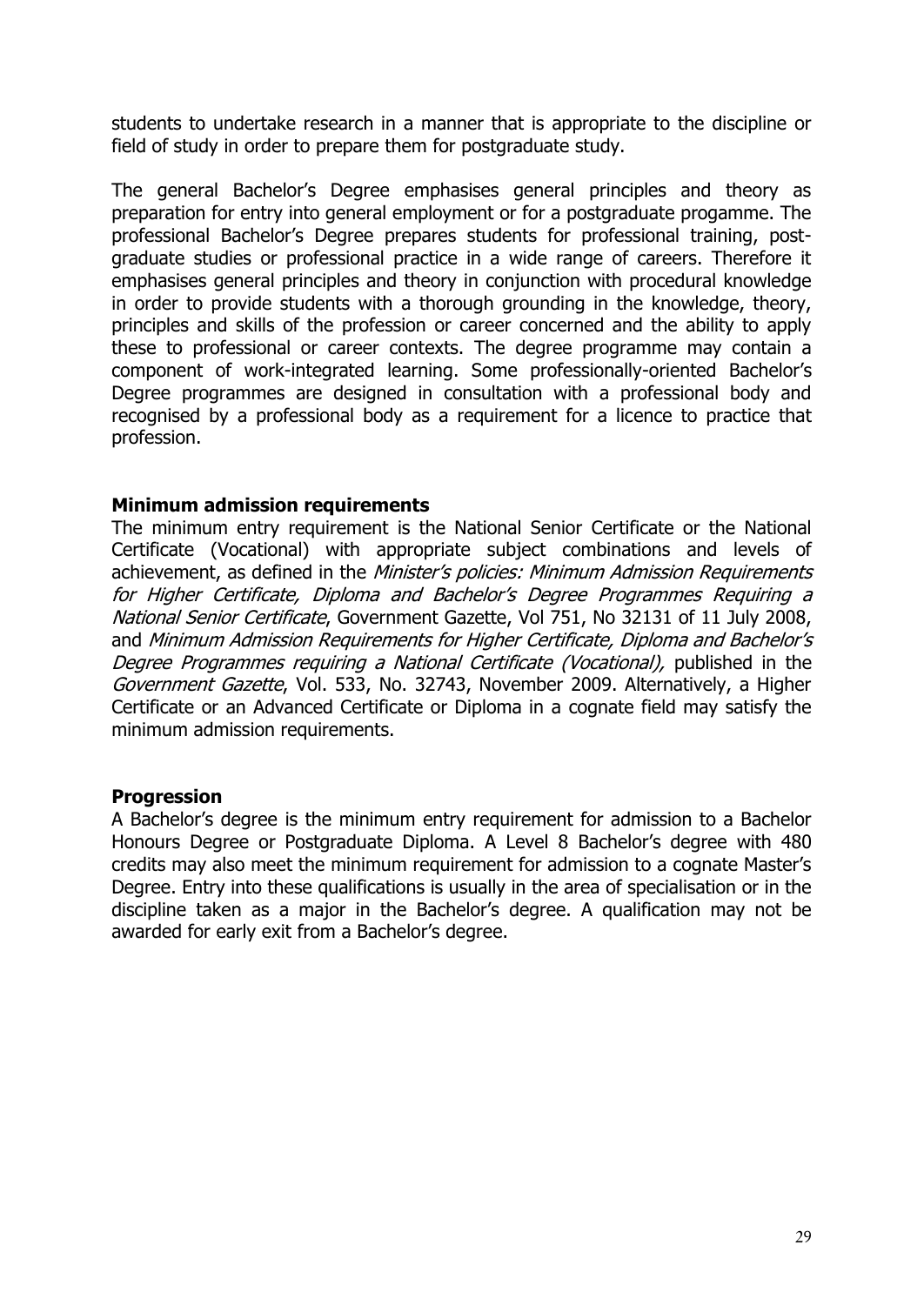## <span id="page-29-0"></span>**Bachelor Honours Degree**

### **Type specifications**

NQF Level: 8 Minimum total credits: 120 Minimum credits at Level 8: 120

#### **Designators**

Bachelor Honours Degree designators are specific and limited to broad and generic areas of study, disciplines or professions. Examples include: Bachelor of Arts Honours, Bachelor of Social Science Honours, Bachelor of Science Honours, Bachelor of Commerce Honours.

#### **Qualifiers**

Specific, maximum one Examples: Bachelor of Science Honours in Microbiology or Bachelor of Arts Honours in Applied Linquistics.

#### **Abbreviations**

BAHons, BScHons, BSocSciHons, BComHons, BScHons (Microbiology), BAHons (Applied Linguistics)

#### **Purpose and characteristics**

The Bachelor Honours Degree is a postgraduate specialisation qualification, characterised by the fact that it prepares students for research-based postgraduate study. This qualification typically follows a Bachelor's Degree, and serves to consolidate and deepen the student's expertise in a particular discipline, and to develop research capacity in the methodology and techniques of that discipline. This qualification demands a high level of theoretical engagement and intellectual independence. In some cases a Bachelor Honours Degree carries recognition by an appropriate professional or statutory body.

Bachelor Honours Degree programmes must include conducting and reporting research under supervision, worth at least 30 credits, in the form of a discrete research component that is appropriate to the discipline or field of study.

#### **Minimum admission requirements**

The minimum admission requirement is an appropriate Bachelor's Degree or appropriate Advanced Diploma.

#### **Progression**

Completion of a Bachelor Honours Degree meets the minimum entry requirement for admission to a cognate Master's Degree. Entry into a Master's Degree programme is usually in the area of specialisation of the Bachelor Honours Degree. A qualification may not be awarded for early exit from a Bachelor Honours degree.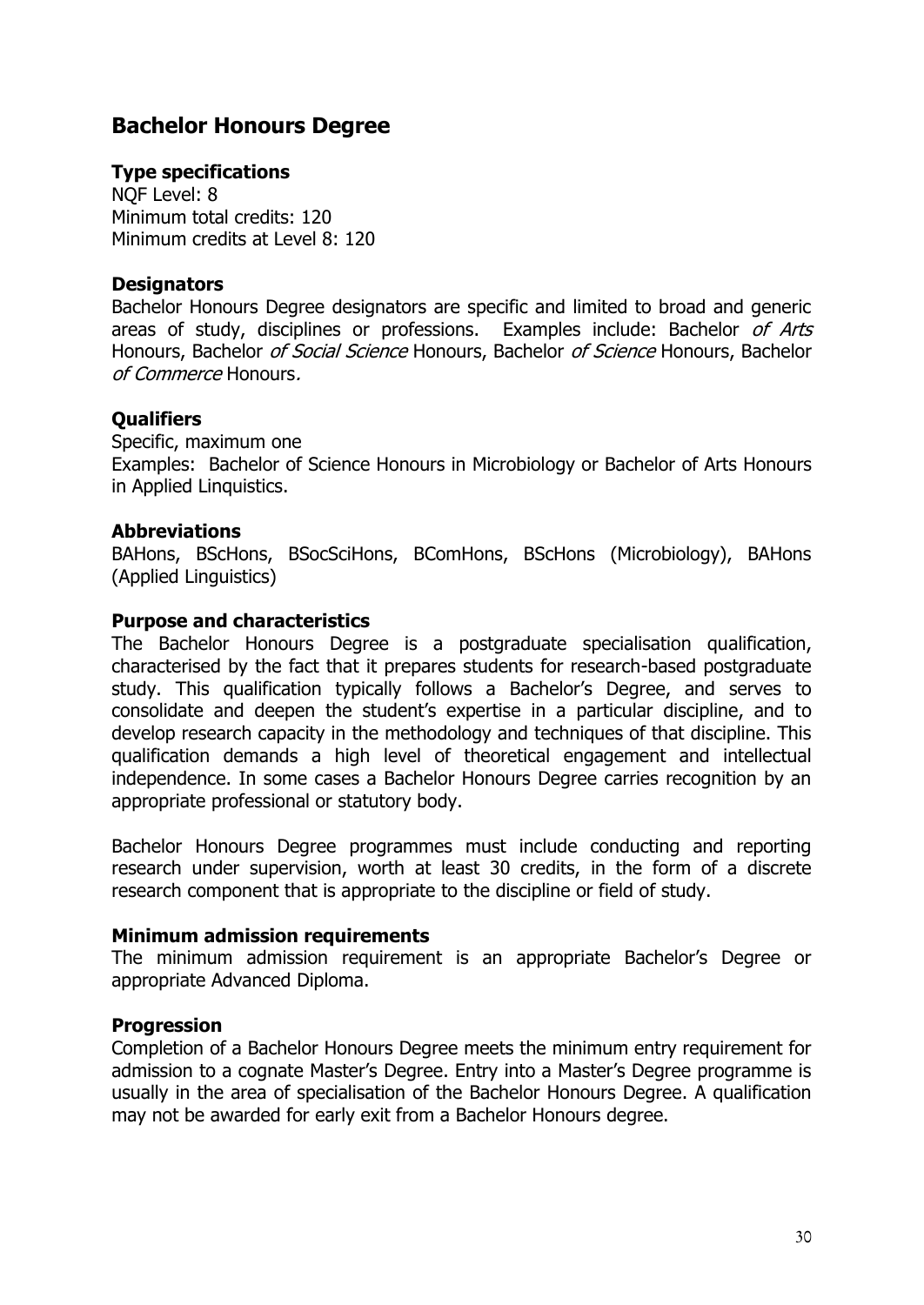# <span id="page-30-0"></span>**Postgraduate Diploma**

#### **Type specifications**

NQF Exit Level 8 Minimum total credits: 120 Minimum credits at Level 8: 120

#### **Designators**

Not applicable

#### **Qualifiers**

Specific, maximum two

Examples: Postgraduate Diploma in Organisational and Management Systems; Postgraduate Diploma in Gender Studies or Postgraduate Diploma in Agriculture in Rural Resource Management.

#### **Abbreviations**

PGDip (Organisational & Management Systems), PGDip (Gender Studies), PGDip (Agriculture) (Rural Resource Management)

#### **Purpose and characteristics**

A Postgraduate Diploma is generally multi- or interdisciplinary in nature but may serve to strengthen and deepen the student's knowledge in a particular discipline or profession. The primary purpose of the qualification is to enable working professionals to undertake advanced reflection and development by means of a systematic survey of current thinking, practice and research methods in an area of specialisation. This qualification demands a high level of theoretical engagement and intellectual independence, as well as the ability to relate knowledge to a range of contexts in order to undertake professional or highly-skilled work. A sustained research project is not required but the qualification may include conducting and reporting research under supervision. In some cases a Postgraduate Diploma carries recognition by an appropriate professional or statutory body.

#### **Minimum admission requirements**

The minimum admission requirement is an appropriate Bachelor's degree or an appropriate Advanced Diploma.

### **Progression**

Completion of a Postgraduate Diploma meets the minimum entry requirement for admission to a cognate Master's Degree, usually in the area of specialisation of the Postgraduate Diploma. A qualification may not be awarded for early exit from a Postgraduate Diploma.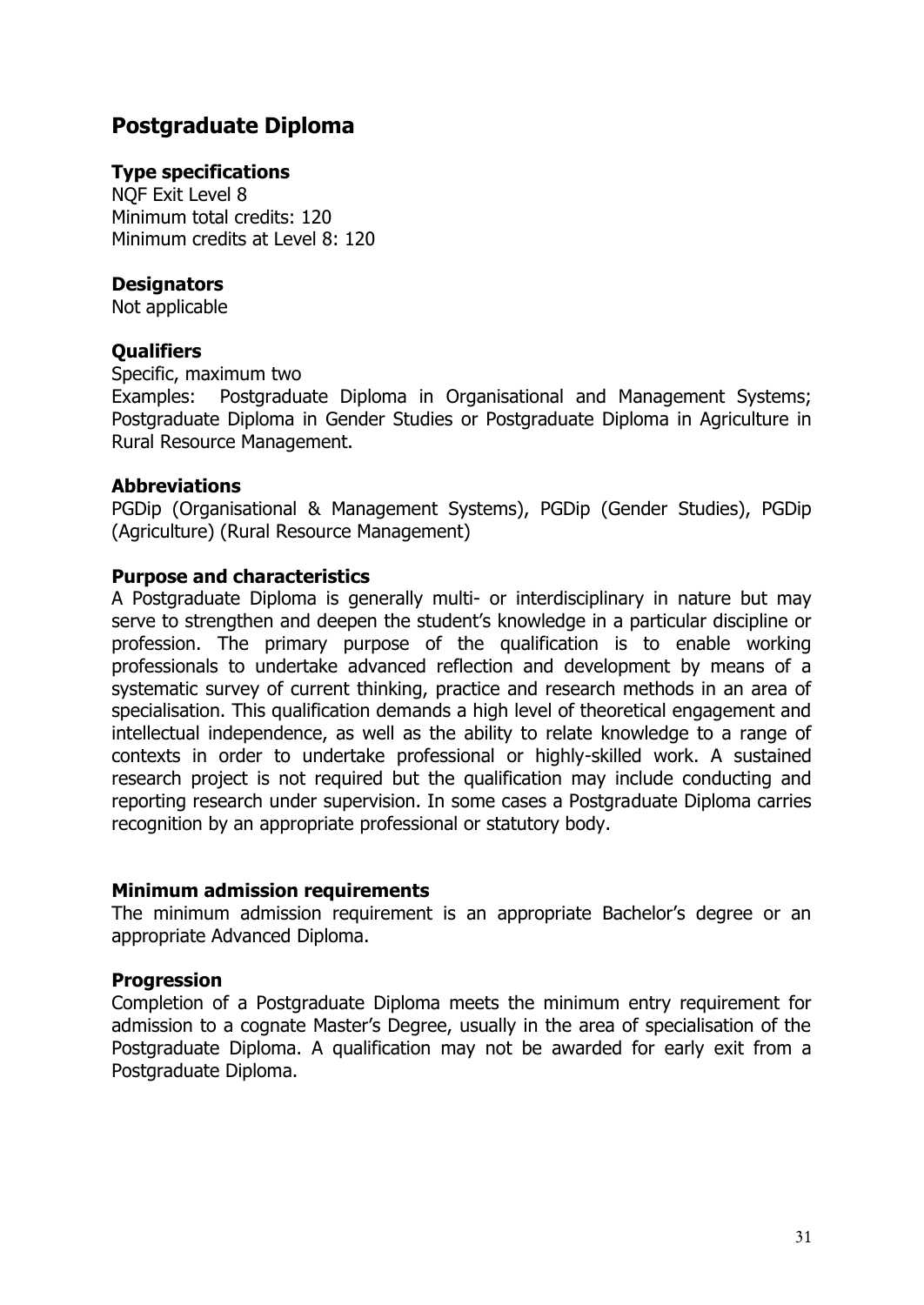### <span id="page-31-0"></span>**Master's Degree**

### **Type specifications**

NQF Exit Level 9 Minimum total credits: 180 Minimum credits at Level 9: 120

#### **Designators**

The designators for the Master's Degree describe the broad academic knowledge area of the qualification. Examples include: Master of Arts, Master of Science, Master of Social Science, Master of Commerce, Master of Laws, Master of Education. A Master's by dissertation with a strong theoretical base may be known as a Master of Philosophy.

### **Qualifiers**

Specific, maximum one.

#### **Abbreviations**

MA, MA (Linguistics), MSc, MPhil, MSc (Astrophysics)

#### **Purpose and characteristics**

The primary purpose of a general Master's Degree is to educate and train researchers who can contribute to the development of knowledge at an advanced level.

There are two variants of the general Master's Degree: A research Master's Degree by dissertation, or a research Master's Degree by coursework and dissertation. Both variants must include a significant research component in the form of a discrete research project.

The requirements for the successful completion of of a general Master's Degree are as follows:

- Master's Degree by dissertation: A single advanced research project, culminating in the production and acceptance of a dissertation or other forms of research as indicated below
- Master's Degree by coursework and mini-dissertation: A coursework programme requiring a high level of theoretical engagement and intellectual independence, and in some cases demonstration of the ability to relate knowledge to a range of contexts for professional practice. In addition, this variant of a general Master's degree must contain a research project comprising a minimum of 60 credits at level 9, culminating in the acceptance of a mini-dissertation or other forms of research as indicated below.

Master's Degree graduates in general must be able to reflect critically on theory and its application They must be able to deal with complex issues both systematically and creatively, design and critically appraise research, make sound judgements using data and information at their disposal and communicate their conclusions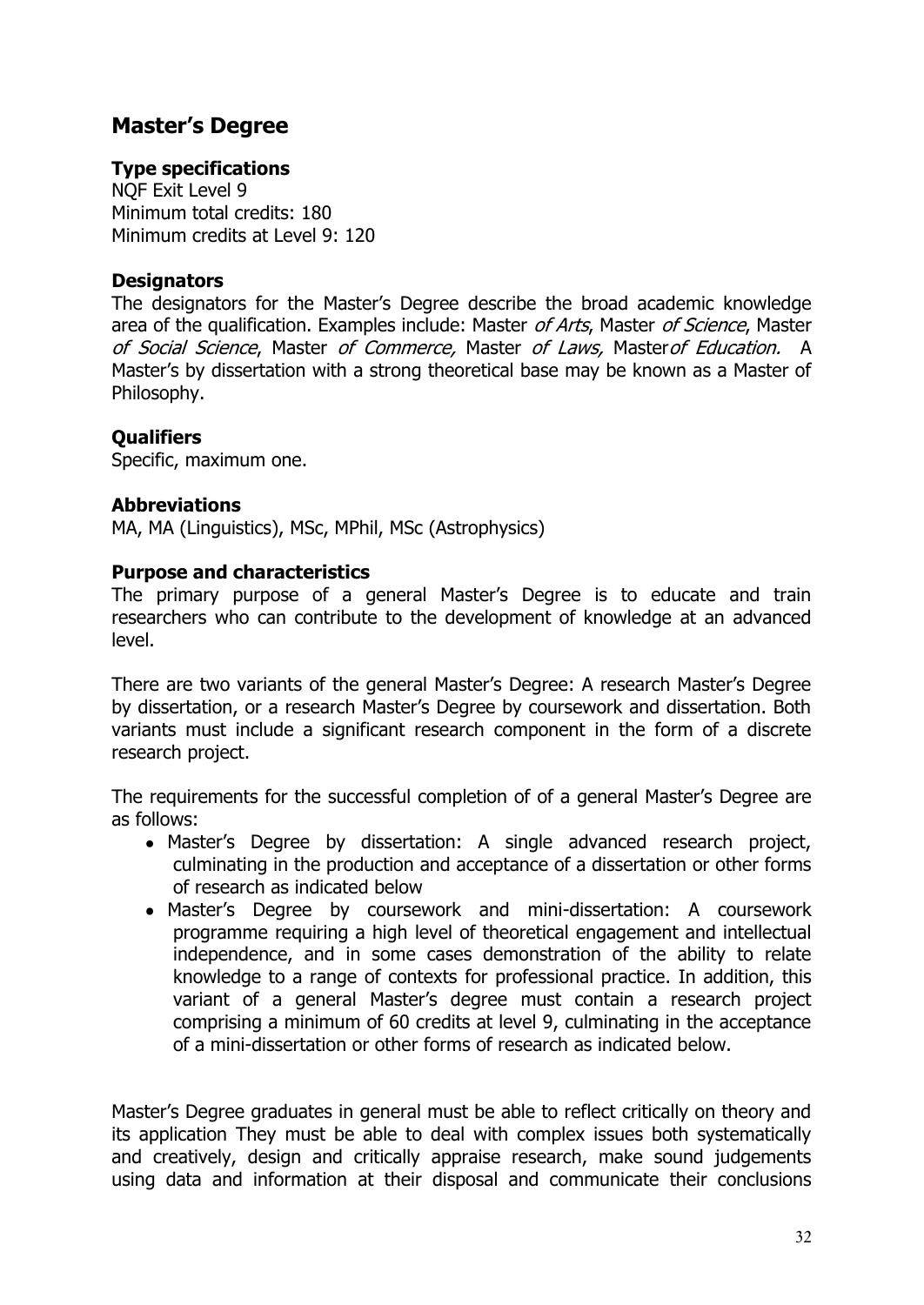clearly to specialist and non-specialist audiences, demonstrate self-direction and originality in tackling and solving problems, act autonomously in planning and implementing tasks with a theoretical underpinningand continue to advance their knowledge, understanding and skills.

The research component or components of a general Master's degree should be commensurate with the characteristics of the discipline and field as well as the purpose of the programme, and in addition to a dissertation or treatise may take the form of a technical report, one or more creative performances or works, or a series of peer-reviewed articles or other research-equivalent outputs.

#### **Minimum admission requirements**

The minimum admission requirement is a relevant Bachelor Honours Degree or a relevant Postgraduate Diploma. A relevant Bachelor's Degree at level 8 may also be recognised as meeting the minimum entry requirement to a cognate Master's Degree programme.

#### **Progression**

Completion of a Master's Degree meets the minimum entry requirement for admission to a cognate Doctoral Degree, usually in the area of specialisation in the Master's Degree. A qualification may not be awarded for early exit from a Master's Degree.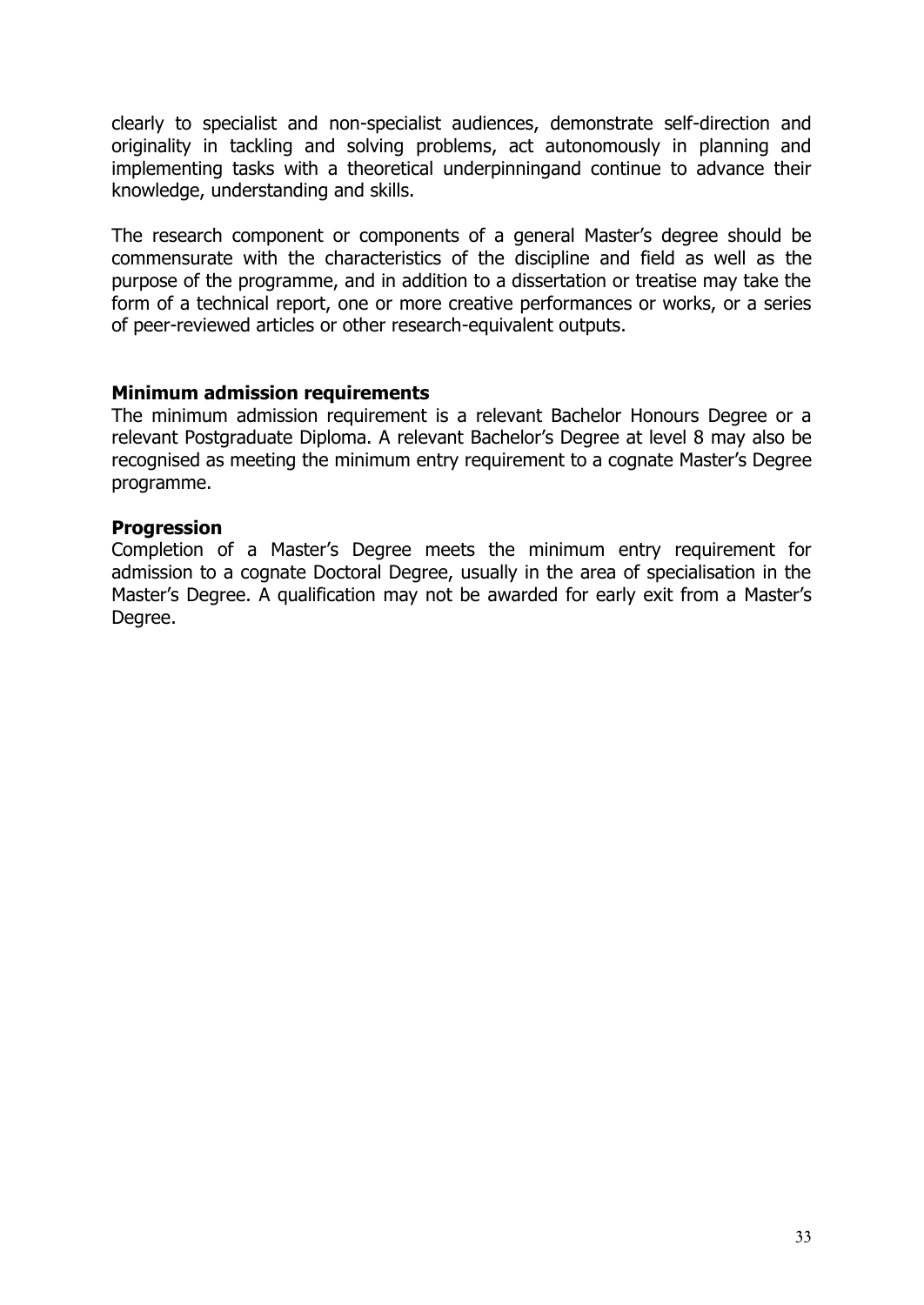# <span id="page-33-0"></span>**Master's Degree (Professional)**

#### **Type specifications**

NQF Exit Level 9 Minimum total credits: 180 Minimum credits at Level 9: 120

#### **Designators**

The designators for the professional Master's Degree describe the broad field of the programme, just as for the general Master's. However, the designator may be modified to indicate the professional orientation of the programme which can be further specified by a qualifier. Examples include Master of Health Sciences, Master of Applied Science, Master of Applied Arts.

#### **Qualifiers**

Specific, maximum one.

The qualifier indicates the professional orientation of the programme. Examples include Master of Applied Commerce in Taxation, Master of Education in School Leadership, Master of Medicine in Paediatric Surgery.

#### **Abbreviations**

MAppCom (Taxation), MEd (School Leadership), MMed (Paediatric Surgery)

#### **Purpose and characteristics**

The primary purposes of a professional Master's Degree are to educate and train graduates who can contribute to the development of knowledge at an advanced level such that they are prepared for advanced and specialised professional employment.

In some cases, a professional Master's degree may be designed in consultation with a professional body or fulfil all or part of the requirements for professional registration or recognition, and may include appropriate forms of work-integrated learning.

The requirements for the successful completion of the professional Master's Degree are as follows:

Successful completion of a coursework programme requiring a high level of theoretical engagement and intellectual independence as well as demonstration of the ability to relate knowledge to the resolution of complex problems in appropriate areas of professional practice. In addition, a professional Master's degree must include an independent study component that comprises at least a quarter of the credits at NQF level 9, consisting of either a single research or technical project or a series of smaller projects demonstrating innovation or professional expertise.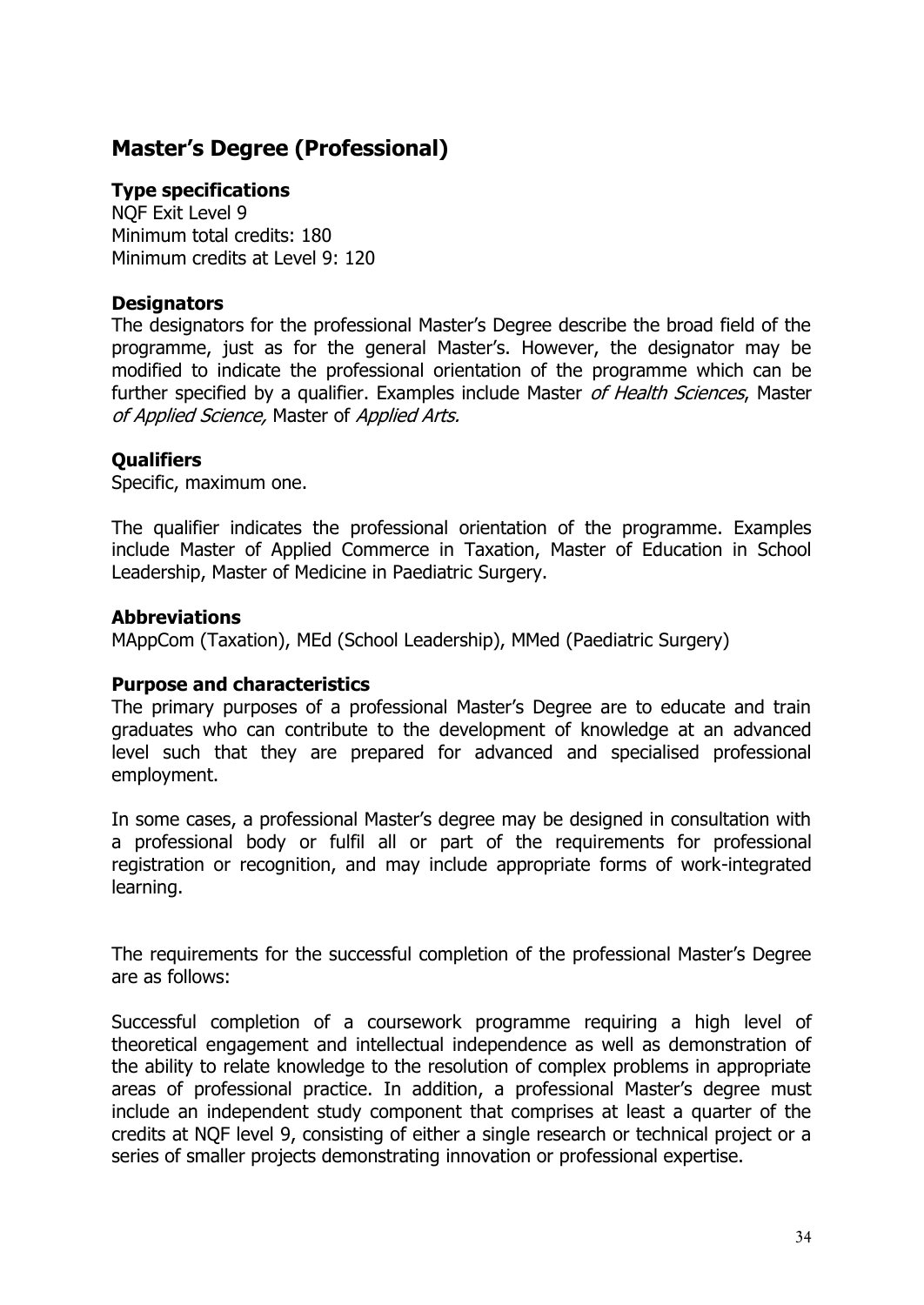Master's graduates must be able to deal with complex issues both systematically and creatively, design and critically appraise analytical writing, make sound judgements using data and information at their disposal and communicate their conclusions clearly to specialist and non-specialist audiences, demonstrate self-direction and originality in tackling and solving problems, act autonomously in planning and implementing tasks with a professional orientation, and continue to advance their knowledge, understanding and skills relevant to a particular profession.

#### **Minimum admission requirements**

The minimum admission requirement is a relevant Bachelor Honours Degree or a Postgraduate Diploma. A cognate Bachelor's Degree at Level 8 may also be recognised as meeting the minimum entry requirement to a cognate Master's Degree programme.

#### **Progression**

Completion of a Master's Degree meets the minimum entry requirement for admission to a cognate Doctoral Degree, usually in the area of specialisation in the Master's Degree. A qualification may not be awarded for early exit from a Master's Degree.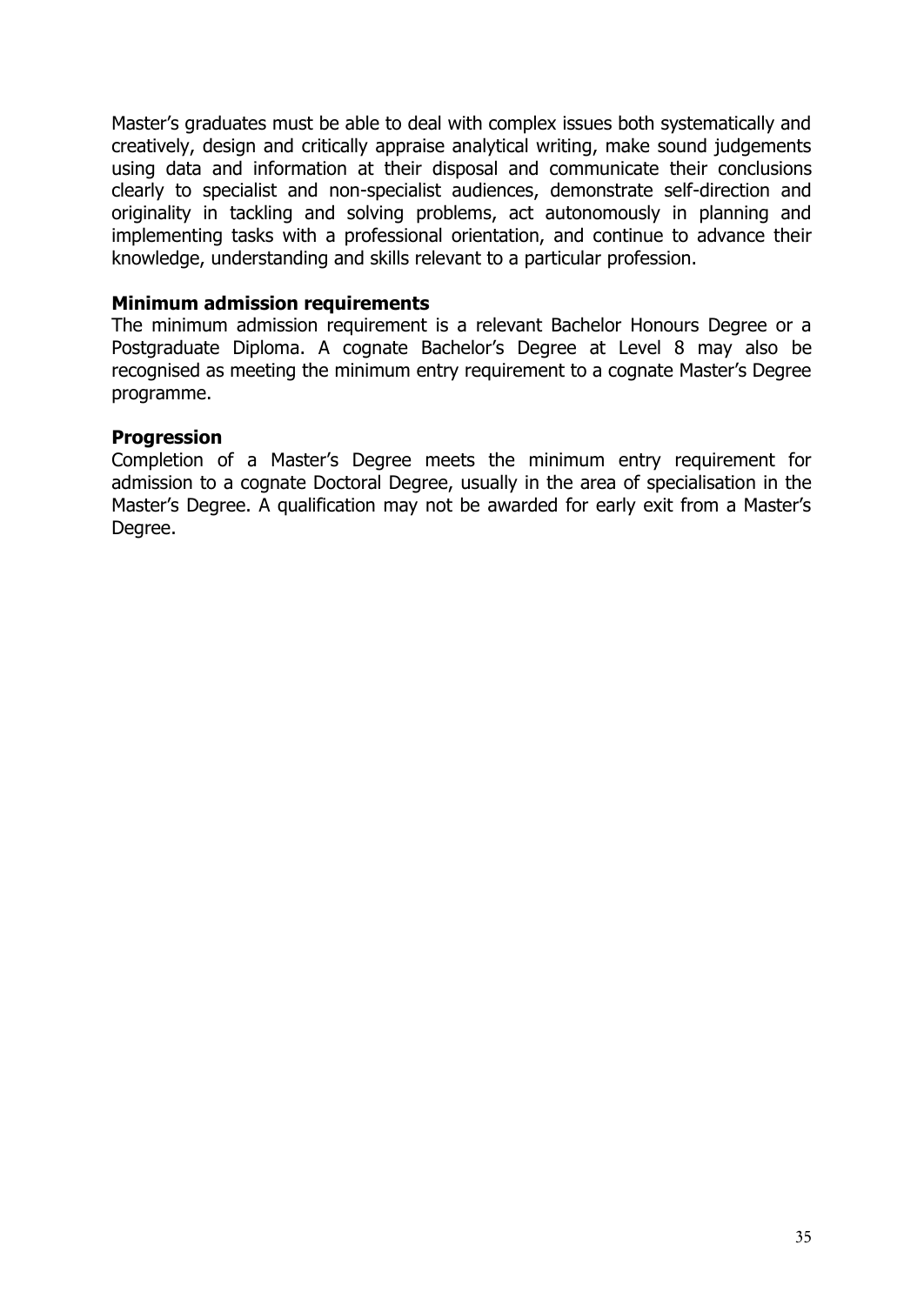## <span id="page-35-0"></span>**Doctoral Degree**

### **Type specifications**

NQF Exit Level 10 Minimum total credits: 360 Minimum credits at Level 10: 360

#### **Designators**

The designator of Philosophy is typically used for general doctoral degrees by thesis. However, other designators may be used to denote the area of study or the name of the discipline.

### **Qualifiers**

Specific, maximum one if required

#### **Abbreviations**

• PhD, DPhil, DLitt

### **Purpose and characteristics**

The doctorate provides training for an academic career. It requires a candidate to undertake research at the most advanced academic levels culminating in the submission, assessment and acceptance of a thesis. However, candidates may also present peer-reviewed academic articles and papers, and, in certain fields, creative work such as artefacts, compositions, public performances and public exhibitions in partial fulfilment of the research requirements. Coursework may be required as preparation or value addition to the research, but does not contribute to the credit value of the qualification. The defining characteristic of this qualification is that the candidate is required to demonstrate high level research capability and to make a significant and original academic contribution at the frontiers of a discipline or field. The work must be of a quality to satisfy peer review and merit publication. The degree may be earned through pure discipline-based or multidisciplinary research or applied research. This degree requires a minimum of two years' full-time study, usually after completing a Master's Degree. A graduate should be able to supervise and evaluate the research of others in the area of specialisation concerned.

An additional type of doctorate, the Higher Doctorate, may be awarded on the basis of a distinguished record of research in the form of published works, creative works and/or other scholarly contributions that are judged by leading international experts to make an exceptional and independent contribution to one or more disciplines or fields of study.

#### **Minimum admission requirements**

The minimum admission requirement is an appropriate Master's degree.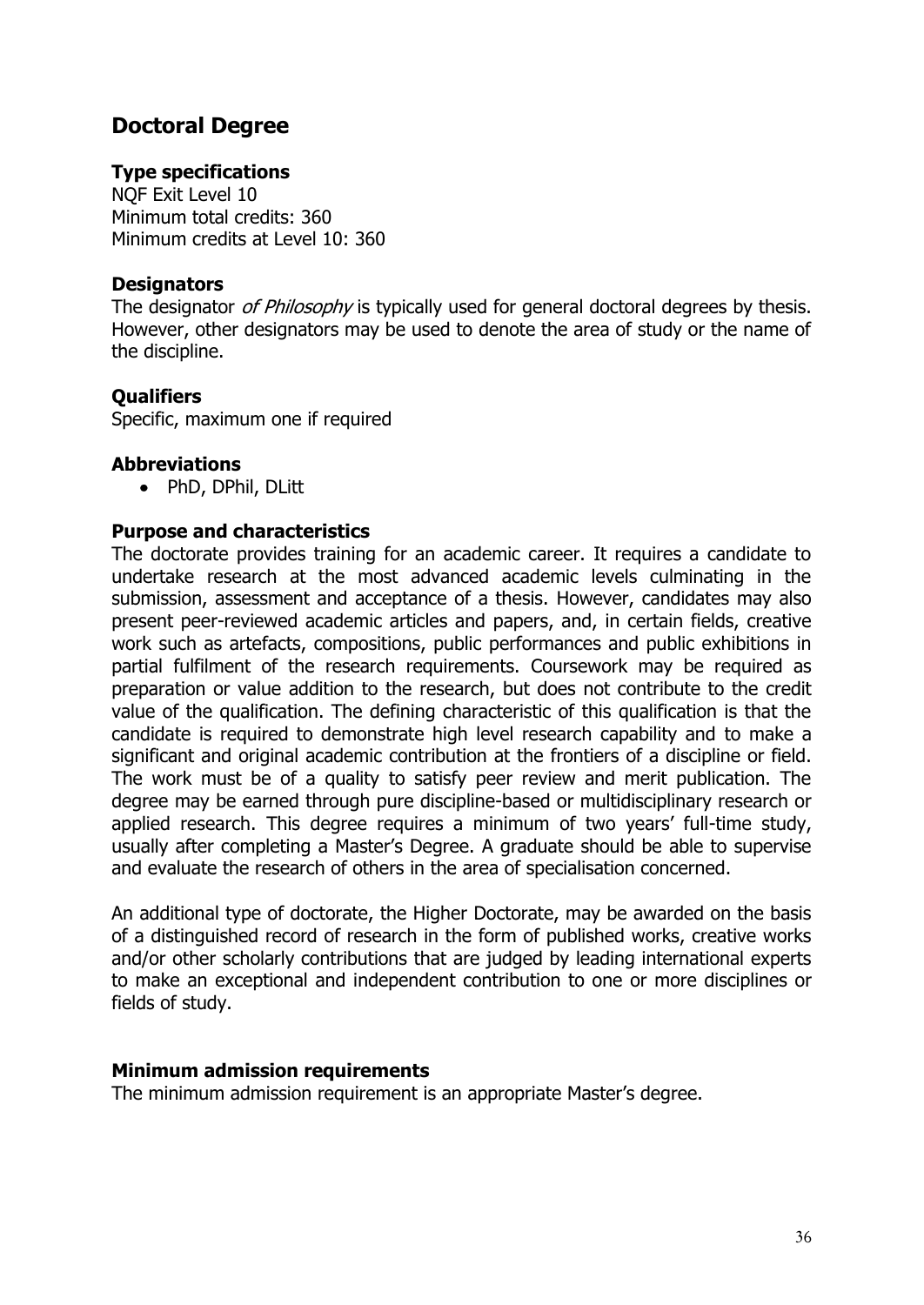### **Progression**

A Doctoral Degree (including the Higher Doctorate) is the highest qualification type awarded within this framework. A qualification may not be awarded for early exit from a Doctoral Degree.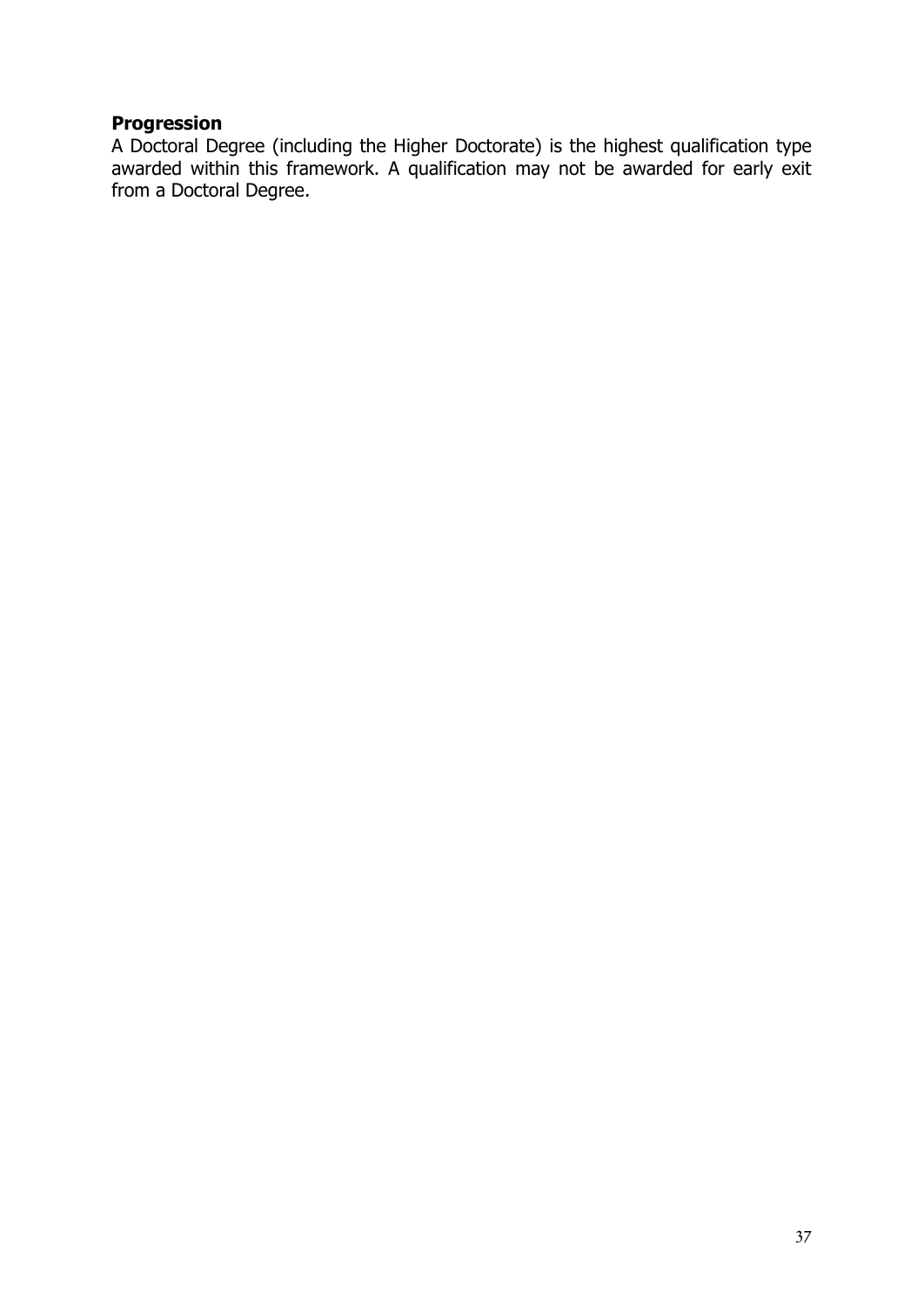# <span id="page-37-0"></span>**Doctoral Degree (professional)**

#### **Type specifications**

NQF Exit Level 10 Minimum total credits: 360 Minimum credits at Level 10: 360

#### **Designators**

This qualification type may be named a *Professional Doctorate* followed by a designator that indicates the area of study or name of the discipline. However, Professional doctorates may also make use of the name Doctor followed by the area study or the name of discipline. Examples include: Doctor of Education, Doctor of Commerce, Doctor of Engineering, Doctor of Law, Doctor of Nursing, Doctor of Social Work, Doctor of Pharmacy. The title PhD should not be used for a Professional Doctorate.

### **Qualifiers**

Specific, maximum one if required

#### **Abbreviations**

DEd, DCom, DBA; DEng; LLD; DNursing; DSW; DPharm; DPsych.

#### **Purpose and characteristics**

The professional doctorate provides education and training for a career in the professions and/or industry and is designed around the development of high level performance and innovation in a professional context. Candidates are required to undertake a combination of coursework and advanced research leading to the submission, assessment and acceptance of a research component comprising an original thesis or another form or research that is commensurate with the nature of the discipline or field and the specific area of enquiry. The research component should comprise at least 60% of the degree. Professional doctorates may also include appropriate forms of work-integrated learning. The defining characteristic of this qualification is that in addition to the demonstration of high level research capability it requires the ability to integrate theory with practice through the application of theoretical knowledge to highly complex problems in a wide range of professional contexts.

#### **Minimum admission requirements**

The minimum admission requirement is an appropriate Master's degree.

### **Progression**

A Doctoral Degree (including the Higher Doctorate) is the highest qualification awarded within this framework. A qualification may not be awarded for early exit from a Doctoral Degree.